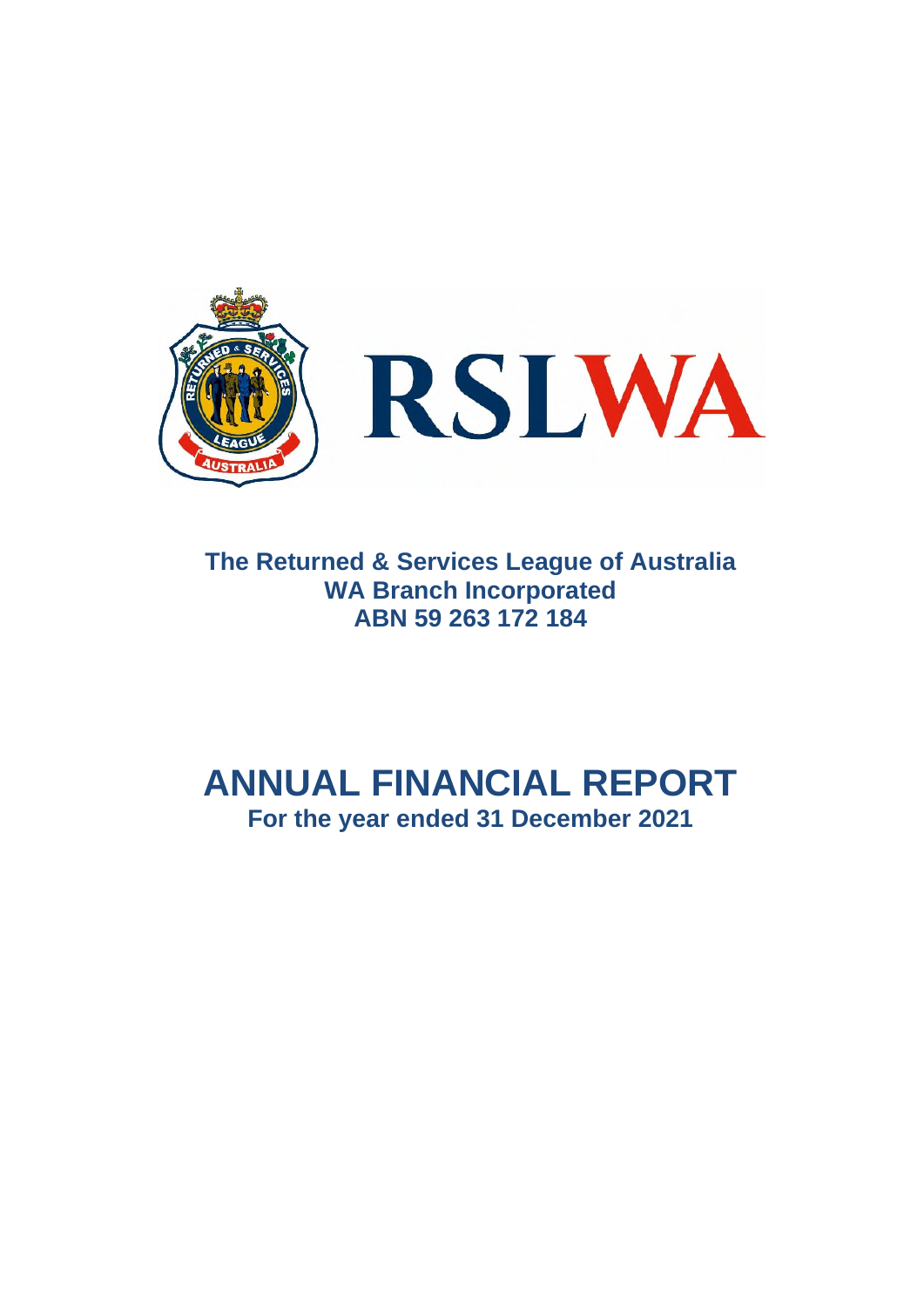# For the year ended 31 December 2021

# **Contents Page**

| 1.  |                          |  |
|-----|--------------------------|--|
| 2.  |                          |  |
| 3.  |                          |  |
| 4.  |                          |  |
| 5.  |                          |  |
| 6.  |                          |  |
| 7.  |                          |  |
| 8.  |                          |  |
| 9.  |                          |  |
| 10. |                          |  |
|     |                          |  |
|     |                          |  |
|     |                          |  |
|     |                          |  |
|     |                          |  |
|     |                          |  |
|     |                          |  |
|     |                          |  |
|     |                          |  |
|     |                          |  |
|     |                          |  |
|     |                          |  |
|     |                          |  |
|     |                          |  |
|     |                          |  |
|     |                          |  |
|     |                          |  |
|     | $O$ an anal lufano ation |  |

### General Information

The financial report covers The Returned & Services League of Australia WA Branch Incorporated as an individual entity. The financial report is presented in Australian dollars, which is The Returned & Services League of Australia WA Branch Incorporated's functional and presentation currency.

The financial report consists of the financial statements, notes to the financial statements and the Directors' declaration. The financial report was authorised for issue on 5 May 2022.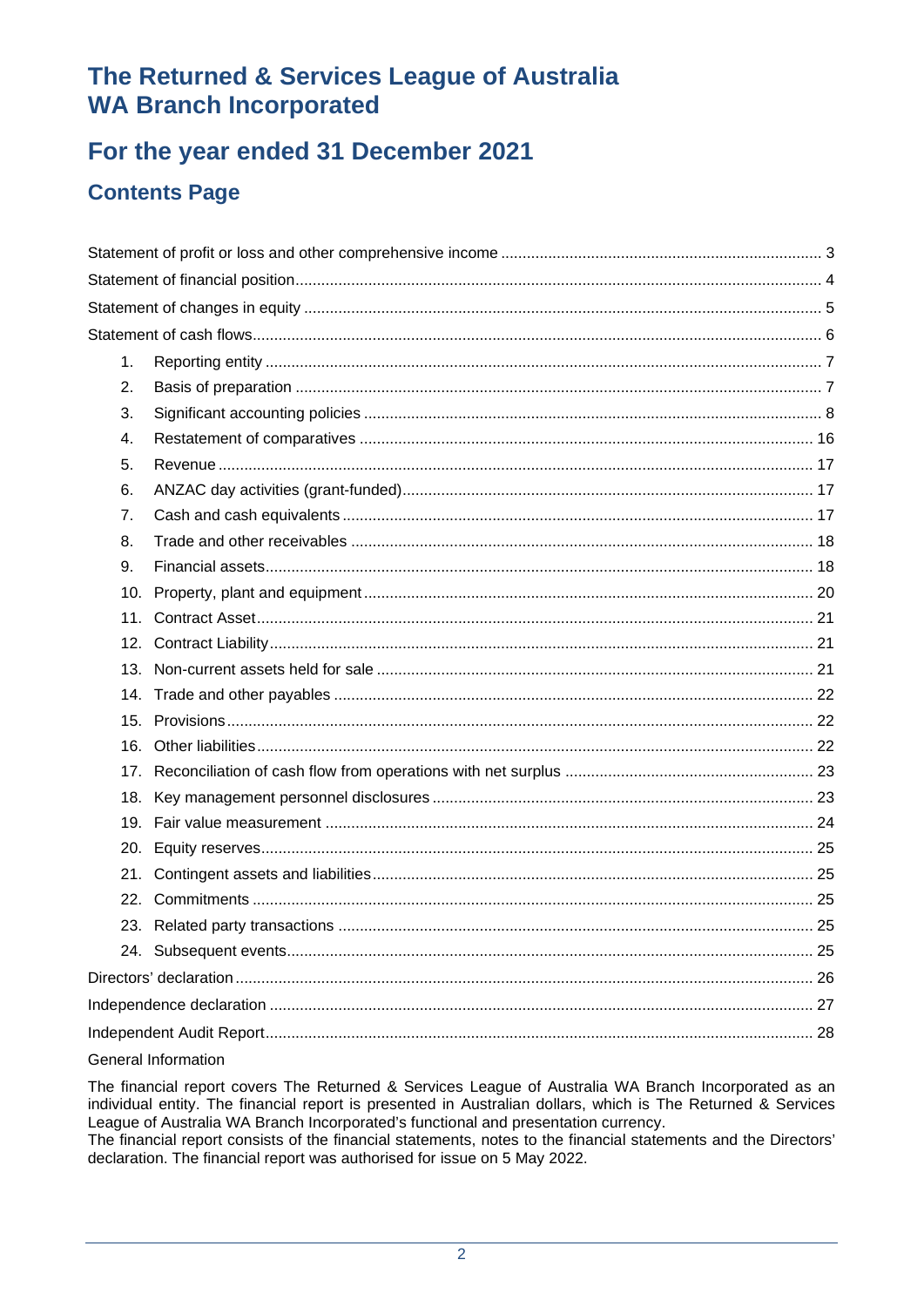# **Statement of profit or loss and other comprehensive income For the year ended 31 December 2021**

|                                                                                          |             |                                | Restated*                  |
|------------------------------------------------------------------------------------------|-------------|--------------------------------|----------------------------|
|                                                                                          | <b>Note</b> | Year-end<br>$31 - Dec$<br>2021 | Year-end<br>31-Dec<br>2020 |
|                                                                                          |             | \$                             | \$                         |
| Operational items                                                                        |             |                                |                            |
| Revenue                                                                                  | 5           | 5,710,267                      | 9,155,323                  |
| Cost of sales                                                                            |             | (434, 736)                     | (89, 440)                  |
| Advertising and promotion                                                                |             | (6, 122)                       | (37, 977)                  |
| Payments to sub-branches and national HQ                                                 |             | (88, 975)                      | (101, 092)                 |
| Employee benefits expenditure                                                            |             | (3,002,398)                    | (2, 173, 124)              |
| Depreciation and amortisation                                                            |             | (924, 757)                     | (294, 685)                 |
| Legal, consultants and contractors                                                       |             | (49, 910)                      | (36, 520)                  |
| Short-term rental expenditure                                                            |             | (9, 914)                       | (163, 055)                 |
| Travel                                                                                   |             | (68, 562)                      | (43, 224)                  |
| ANZAC day activities (grant-funded)                                                      | 6           | (464, 043)                     | (123, 146)                 |
| Finance costs (interest, bank & investment fees)                                         |             | (85,065)                       | (95, 547)                  |
| Other                                                                                    |             | (1,524,961)                    | (1,402,248)                |
| Operational (deficit) / surplus before income tax expense                                |             | (949, 176)                     | 4,595,265                  |
| <b>Non-operating items</b>                                                               |             |                                |                            |
| Net gains on the revaluation of financial assets at fair value<br>through profit or loss | 3(b)        | 3,764,881                      | 156,120                    |
| Net Gain on investment property at fair value gain                                       |             | 449,348                        |                            |
| Impairment of investment property held for sale                                          | 3(h)        |                                | (62, 399)                  |
| Gain on modification of lease                                                            | 3(l)        |                                | 47,980                     |
| Surplus before income tax expense attributable to<br>members of the branch               |             | 3,265,053                      | 4,736,966                  |
|                                                                                          |             |                                |                            |
| Income tax expense                                                                       |             |                                |                            |
| Surplus after income tax expense attributable to members<br>of the branch                |             | 3,265,053                      | 4,736,966                  |
| Other comprehensive income                                                               |             |                                |                            |
| Items that may be reclassified subsequently to profit or loss                            |             |                                |                            |
| Total comprehensive income for the year, net of tax                                      |             |                                |                            |
| Total comprehensive income attributable to members<br>of the branch                      |             | 3,265,053                      | 4,736,966                  |

*This statement of profit or loss and other comprehensive income is to be read in conjunction with the notes accompanying the financial statements.*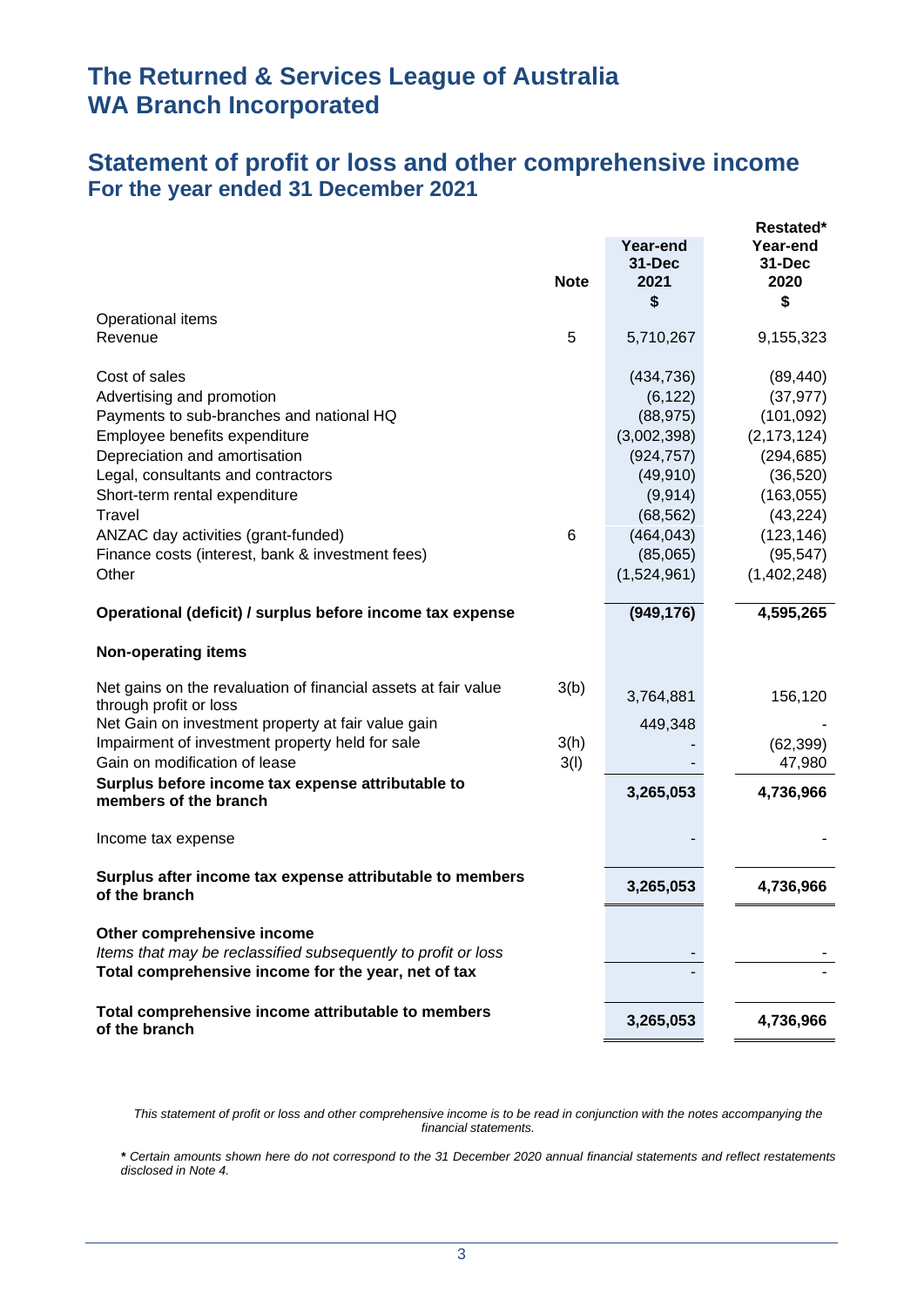## **Statement of financial position As at 31 December 2021**

| 31-Dec<br>31-Dec<br><b>Note</b><br>2021<br>2020<br>\$<br>\$<br><b>ASSETS</b><br><b>Current assets</b><br>Cash and cash equivalents<br>$\overline{7}$<br>2,794,930<br>680,701<br>8<br>Trade and other receivables<br>405,913<br>388,409<br>Inventories<br>63,420<br>39,696<br>11<br><b>Contract Asset</b><br>128,594<br>13<br>Non-current assets held for sale<br>480,000<br>1,588,806<br><b>Total current assets</b><br>3,392,857<br><b>Non-current assets</b><br><b>Financial assets</b><br>9<br>35,238,282<br>32,322,961<br>Property, plant and equipment<br>10<br>41,076,892<br>42,566,149<br><b>Contract Asset</b><br>11<br>380,391<br><b>Total non-current assets</b><br>76,695,565<br>74,889,110<br>80,088,422<br>76,477,916<br><b>TOTAL ASSETS</b><br><b>LIABILITIES</b><br><b>Current liabilities</b><br>Contract liability<br>12<br>130,010<br>14<br>Trade and other payables<br>313,008<br>748,622<br>Provisions<br>15<br>370,740<br>295,944<br>Other liabilities<br>16<br>583,128<br>364,894<br>1,396,886<br>1,409,460<br><b>Total current liabilities</b><br><b>Non-current liabilities</b><br>12<br><b>Contract Liability</b><br>396,459<br>Provisions<br>15<br>32,356<br>28,704<br>Other liabilities<br>16<br>42,084<br><b>Total non-current liabilities</b><br>428,815<br>70,788<br>1,825,701<br>1,480,248<br>TOTAL LIABILITIES<br><b>NET ASSETS</b><br>78,262,721<br>74,997,668<br><b>MEMBERS' EQUITY</b><br>20<br>Reserves<br>512,779<br>512,779<br>Retained earnings<br>77,749,942<br>74,484,889<br><b>TOTAL MEMBERS' EQUITY</b><br>78,262,721<br>74,997,668 |  | Restated* |
|--------------------------------------------------------------------------------------------------------------------------------------------------------------------------------------------------------------------------------------------------------------------------------------------------------------------------------------------------------------------------------------------------------------------------------------------------------------------------------------------------------------------------------------------------------------------------------------------------------------------------------------------------------------------------------------------------------------------------------------------------------------------------------------------------------------------------------------------------------------------------------------------------------------------------------------------------------------------------------------------------------------------------------------------------------------------------------------------------------------------------------------------------------------------------------------------------------------------------------------------------------------------------------------------------------------------------------------------------------------------------------------------------------------------------------------------------------------------------------------------------------------------------------------------------------------------------------|--|-----------|
|                                                                                                                                                                                                                                                                                                                                                                                                                                                                                                                                                                                                                                                                                                                                                                                                                                                                                                                                                                                                                                                                                                                                                                                                                                                                                                                                                                                                                                                                                                                                                                                |  |           |
|                                                                                                                                                                                                                                                                                                                                                                                                                                                                                                                                                                                                                                                                                                                                                                                                                                                                                                                                                                                                                                                                                                                                                                                                                                                                                                                                                                                                                                                                                                                                                                                |  |           |
|                                                                                                                                                                                                                                                                                                                                                                                                                                                                                                                                                                                                                                                                                                                                                                                                                                                                                                                                                                                                                                                                                                                                                                                                                                                                                                                                                                                                                                                                                                                                                                                |  |           |
|                                                                                                                                                                                                                                                                                                                                                                                                                                                                                                                                                                                                                                                                                                                                                                                                                                                                                                                                                                                                                                                                                                                                                                                                                                                                                                                                                                                                                                                                                                                                                                                |  |           |
|                                                                                                                                                                                                                                                                                                                                                                                                                                                                                                                                                                                                                                                                                                                                                                                                                                                                                                                                                                                                                                                                                                                                                                                                                                                                                                                                                                                                                                                                                                                                                                                |  |           |
|                                                                                                                                                                                                                                                                                                                                                                                                                                                                                                                                                                                                                                                                                                                                                                                                                                                                                                                                                                                                                                                                                                                                                                                                                                                                                                                                                                                                                                                                                                                                                                                |  |           |
|                                                                                                                                                                                                                                                                                                                                                                                                                                                                                                                                                                                                                                                                                                                                                                                                                                                                                                                                                                                                                                                                                                                                                                                                                                                                                                                                                                                                                                                                                                                                                                                |  |           |
|                                                                                                                                                                                                                                                                                                                                                                                                                                                                                                                                                                                                                                                                                                                                                                                                                                                                                                                                                                                                                                                                                                                                                                                                                                                                                                                                                                                                                                                                                                                                                                                |  |           |
|                                                                                                                                                                                                                                                                                                                                                                                                                                                                                                                                                                                                                                                                                                                                                                                                                                                                                                                                                                                                                                                                                                                                                                                                                                                                                                                                                                                                                                                                                                                                                                                |  |           |
|                                                                                                                                                                                                                                                                                                                                                                                                                                                                                                                                                                                                                                                                                                                                                                                                                                                                                                                                                                                                                                                                                                                                                                                                                                                                                                                                                                                                                                                                                                                                                                                |  |           |
|                                                                                                                                                                                                                                                                                                                                                                                                                                                                                                                                                                                                                                                                                                                                                                                                                                                                                                                                                                                                                                                                                                                                                                                                                                                                                                                                                                                                                                                                                                                                                                                |  |           |
|                                                                                                                                                                                                                                                                                                                                                                                                                                                                                                                                                                                                                                                                                                                                                                                                                                                                                                                                                                                                                                                                                                                                                                                                                                                                                                                                                                                                                                                                                                                                                                                |  |           |
|                                                                                                                                                                                                                                                                                                                                                                                                                                                                                                                                                                                                                                                                                                                                                                                                                                                                                                                                                                                                                                                                                                                                                                                                                                                                                                                                                                                                                                                                                                                                                                                |  |           |
|                                                                                                                                                                                                                                                                                                                                                                                                                                                                                                                                                                                                                                                                                                                                                                                                                                                                                                                                                                                                                                                                                                                                                                                                                                                                                                                                                                                                                                                                                                                                                                                |  |           |
|                                                                                                                                                                                                                                                                                                                                                                                                                                                                                                                                                                                                                                                                                                                                                                                                                                                                                                                                                                                                                                                                                                                                                                                                                                                                                                                                                                                                                                                                                                                                                                                |  |           |
|                                                                                                                                                                                                                                                                                                                                                                                                                                                                                                                                                                                                                                                                                                                                                                                                                                                                                                                                                                                                                                                                                                                                                                                                                                                                                                                                                                                                                                                                                                                                                                                |  |           |
|                                                                                                                                                                                                                                                                                                                                                                                                                                                                                                                                                                                                                                                                                                                                                                                                                                                                                                                                                                                                                                                                                                                                                                                                                                                                                                                                                                                                                                                                                                                                                                                |  |           |
|                                                                                                                                                                                                                                                                                                                                                                                                                                                                                                                                                                                                                                                                                                                                                                                                                                                                                                                                                                                                                                                                                                                                                                                                                                                                                                                                                                                                                                                                                                                                                                                |  |           |
|                                                                                                                                                                                                                                                                                                                                                                                                                                                                                                                                                                                                                                                                                                                                                                                                                                                                                                                                                                                                                                                                                                                                                                                                                                                                                                                                                                                                                                                                                                                                                                                |  |           |
|                                                                                                                                                                                                                                                                                                                                                                                                                                                                                                                                                                                                                                                                                                                                                                                                                                                                                                                                                                                                                                                                                                                                                                                                                                                                                                                                                                                                                                                                                                                                                                                |  |           |
|                                                                                                                                                                                                                                                                                                                                                                                                                                                                                                                                                                                                                                                                                                                                                                                                                                                                                                                                                                                                                                                                                                                                                                                                                                                                                                                                                                                                                                                                                                                                                                                |  |           |
|                                                                                                                                                                                                                                                                                                                                                                                                                                                                                                                                                                                                                                                                                                                                                                                                                                                                                                                                                                                                                                                                                                                                                                                                                                                                                                                                                                                                                                                                                                                                                                                |  |           |
|                                                                                                                                                                                                                                                                                                                                                                                                                                                                                                                                                                                                                                                                                                                                                                                                                                                                                                                                                                                                                                                                                                                                                                                                                                                                                                                                                                                                                                                                                                                                                                                |  |           |
|                                                                                                                                                                                                                                                                                                                                                                                                                                                                                                                                                                                                                                                                                                                                                                                                                                                                                                                                                                                                                                                                                                                                                                                                                                                                                                                                                                                                                                                                                                                                                                                |  |           |
|                                                                                                                                                                                                                                                                                                                                                                                                                                                                                                                                                                                                                                                                                                                                                                                                                                                                                                                                                                                                                                                                                                                                                                                                                                                                                                                                                                                                                                                                                                                                                                                |  |           |
|                                                                                                                                                                                                                                                                                                                                                                                                                                                                                                                                                                                                                                                                                                                                                                                                                                                                                                                                                                                                                                                                                                                                                                                                                                                                                                                                                                                                                                                                                                                                                                                |  |           |
|                                                                                                                                                                                                                                                                                                                                                                                                                                                                                                                                                                                                                                                                                                                                                                                                                                                                                                                                                                                                                                                                                                                                                                                                                                                                                                                                                                                                                                                                                                                                                                                |  |           |
|                                                                                                                                                                                                                                                                                                                                                                                                                                                                                                                                                                                                                                                                                                                                                                                                                                                                                                                                                                                                                                                                                                                                                                                                                                                                                                                                                                                                                                                                                                                                                                                |  |           |
|                                                                                                                                                                                                                                                                                                                                                                                                                                                                                                                                                                                                                                                                                                                                                                                                                                                                                                                                                                                                                                                                                                                                                                                                                                                                                                                                                                                                                                                                                                                                                                                |  |           |
|                                                                                                                                                                                                                                                                                                                                                                                                                                                                                                                                                                                                                                                                                                                                                                                                                                                                                                                                                                                                                                                                                                                                                                                                                                                                                                                                                                                                                                                                                                                                                                                |  |           |
|                                                                                                                                                                                                                                                                                                                                                                                                                                                                                                                                                                                                                                                                                                                                                                                                                                                                                                                                                                                                                                                                                                                                                                                                                                                                                                                                                                                                                                                                                                                                                                                |  |           |
|                                                                                                                                                                                                                                                                                                                                                                                                                                                                                                                                                                                                                                                                                                                                                                                                                                                                                                                                                                                                                                                                                                                                                                                                                                                                                                                                                                                                                                                                                                                                                                                |  |           |
|                                                                                                                                                                                                                                                                                                                                                                                                                                                                                                                                                                                                                                                                                                                                                                                                                                                                                                                                                                                                                                                                                                                                                                                                                                                                                                                                                                                                                                                                                                                                                                                |  |           |
|                                                                                                                                                                                                                                                                                                                                                                                                                                                                                                                                                                                                                                                                                                                                                                                                                                                                                                                                                                                                                                                                                                                                                                                                                                                                                                                                                                                                                                                                                                                                                                                |  |           |

*This statement of financial position is to be read in conjunction with the notes accompanying the financial statements.*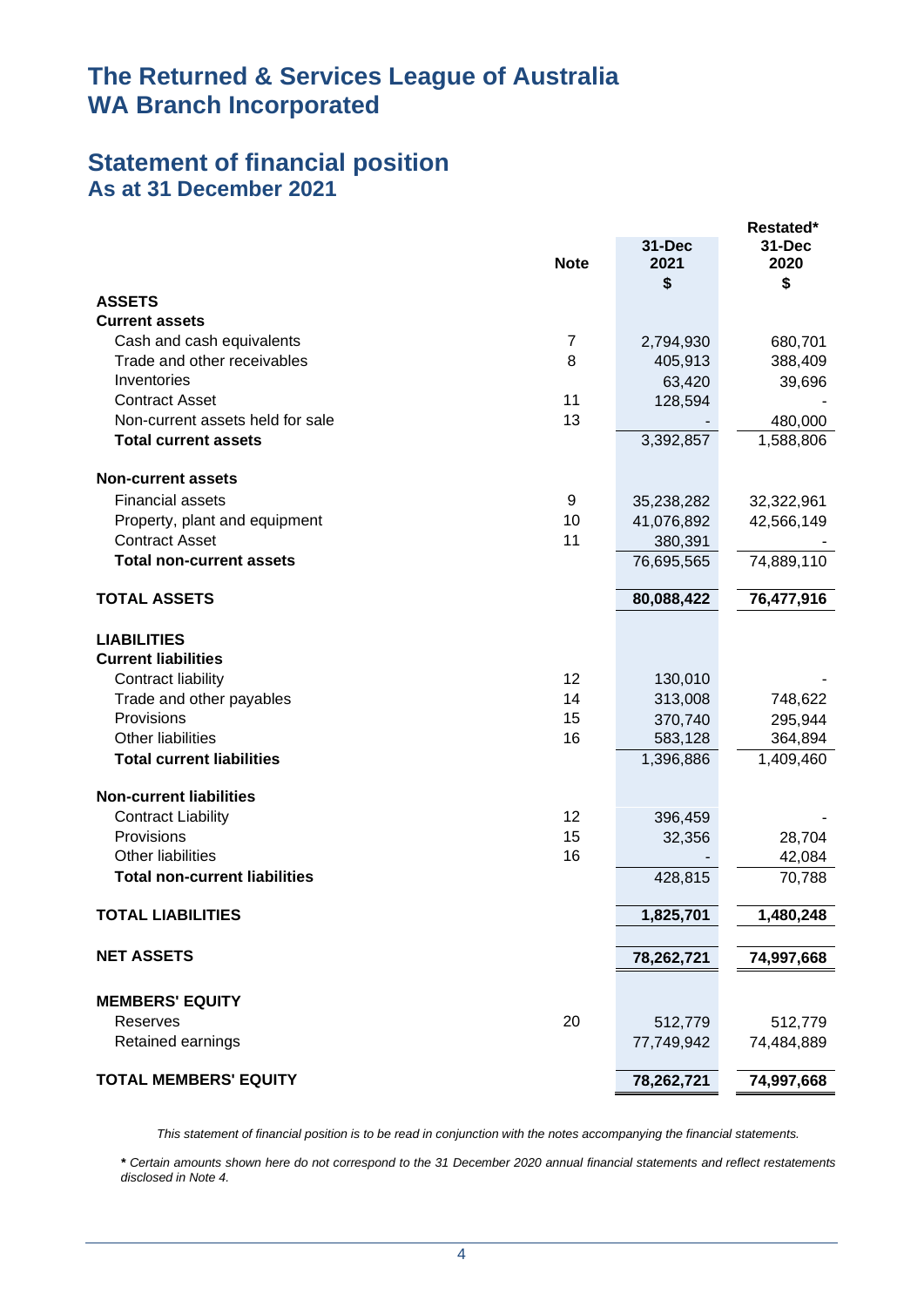# **Statement of changes in equity For the year ended 31 December 2021**

|                                                          | <b>Retained</b><br>earnings * | Welfare<br>reserve | <b>Bequest</b><br>reserve/<br>specific | Total      |
|----------------------------------------------------------|-------------------------------|--------------------|----------------------------------------|------------|
|                                                          | \$                            | \$                 | \$                                     | \$         |
| 31 December 2020                                         |                               |                    |                                        |            |
| Balance at 1 January 2020                                | 69,446,836                    | 438,625            | 74,154                                 | 69,959,615 |
| Adjustment for correction of error<br>(note 4)           | 301,087                       |                    |                                        | 301,087    |
|                                                          | 69,747,923                    | 438,625            | 74,154                                 | 70,260,702 |
| Surplus after income tax expense<br>for the period       | 4,736,966                     |                    |                                        | 4,736,966  |
| Other comprehensive income for<br>the period, net of tax |                               |                    |                                        |            |
| <b>Total comprehensive income</b>                        | 4,736,966                     |                    |                                        | 4,736,966  |
| Balance at 31 December 2020                              | 74,484,889                    | 438,625            | 74,154                                 | 74,997,668 |

| 31 December 2021<br>Balance at 1 January 2021            | 74.484.889               | 438.625 | 74.154                   | 74,997,668 |
|----------------------------------------------------------|--------------------------|---------|--------------------------|------------|
| Surplus after income tax expense<br>for the period       | 3,265,053                |         |                          | 3,265,053  |
| Other comprehensive income for<br>the period, net of tax | $\overline{\phantom{0}}$ |         | $\overline{\phantom{0}}$ |            |
| <b>Total comprehensive income</b>                        | 3,265,053                |         | -                        | 3,265,053  |
|                                                          |                          |         |                          |            |
| <b>Balance at 31 December 2021</b>                       | 77,749,942               | 438.625 | 74.154                   | 78,262,721 |

*This statement of changes in equity is to be read in conjunction with the notes accompanying the financial statements.*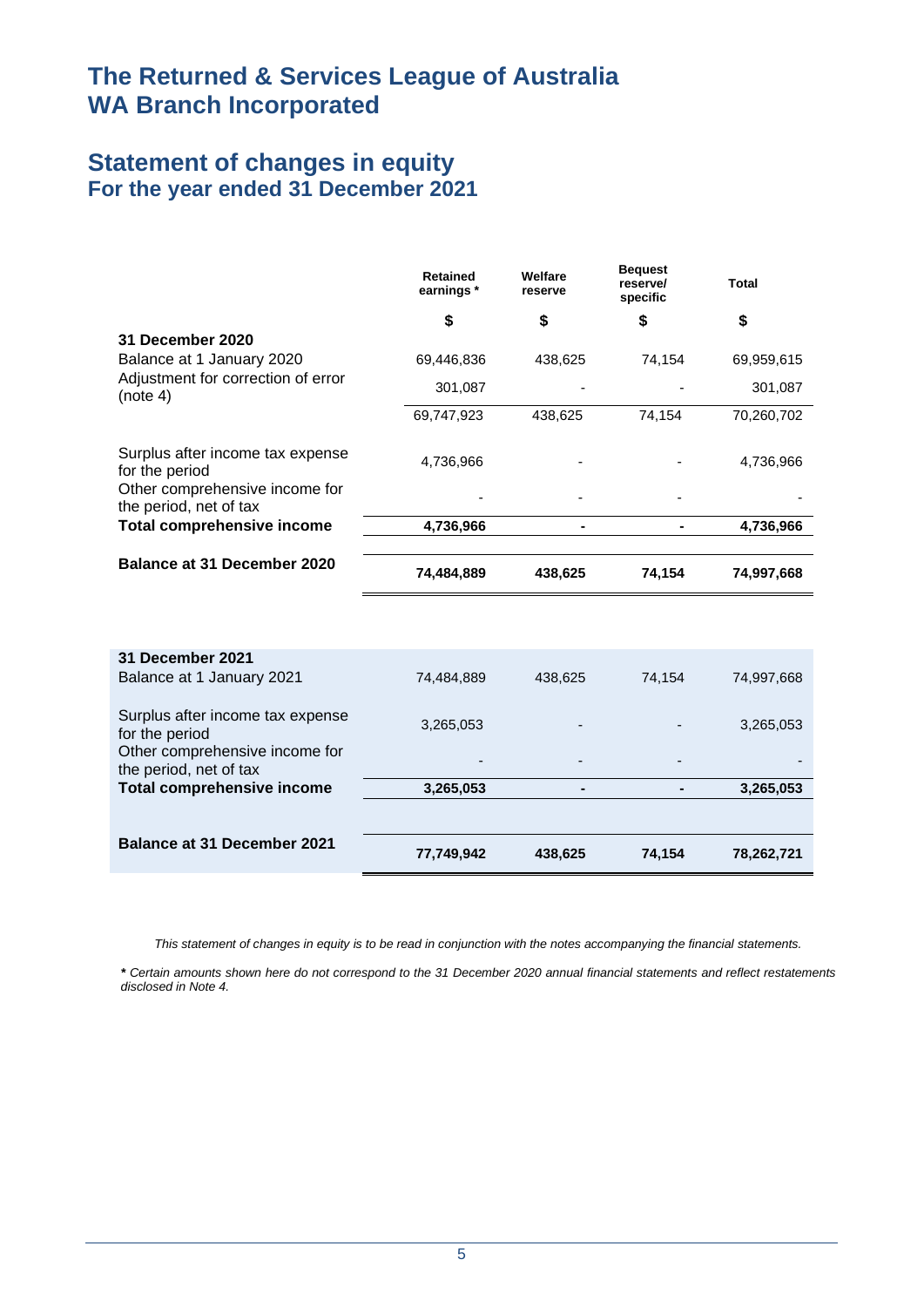## **Statement of cash flows For the year ended 31 December 2021**

| <b>Note</b>                                                        | Year-end<br><b>31-Dec</b><br>2021<br>\$ | Year-end<br>31-Dec<br>2020<br>\$ |
|--------------------------------------------------------------------|-----------------------------------------|----------------------------------|
| <b>Cash flows from operating activities</b>                        |                                         |                                  |
| Receipts from customers                                            | 1,153,398                               | 77,429                           |
| Grants received                                                    | 595,143                                 | 6,172,323                        |
| Donations/fundraising/other received                               | 1,429,055                               | 753,529                          |
| Membership received                                                | 347,227                                 | 314,456                          |
| Interest and other costs of finance paid                           | (85,065)                                | (95, 547)                        |
|                                                                    | 3,439,758                               | 7,222,190                        |
| Payments to suppliers and employees                                | (5,081,488)                             | (4,094,020)                      |
| Net cash provided by operating activities<br>17                    | (1,641,690)                             | 3,128,170                        |
| Cash flow from investing activities                                |                                         |                                  |
| Purchase of property, plant and equipment                          | (1,078,724)                             | (17,708,173)                     |
| Proceeds from sale of property, plant and equipment                | 480,000                                 | 5,080                            |
| Proceeds from financial assets                                     | 3,444,096                               | 1,555,094                        |
| Net cash applied to financial assets                               |                                         | (1, 337, 159)                    |
| Interest received                                                  | 17,310                                  | 74,516                           |
| Dividends and distributions received                               | 893,237                                 | 1,018,686                        |
| Net cash provided / (used in) by investing activities              | 3,755,919                               | (16, 391, 956)                   |
| <b>Cash flow from financing activities</b>                         |                                         |                                  |
| Repayment of lease liabilities                                     |                                         | (304, 004)                       |
| Net cash (used in) financing activities                            |                                         | (304, 004)                       |
| Net increase / (decrease) in cash and cash equivalents             | 2,114,229                               | (13, 567, 790)                   |
| Cash and cash equivalents at the beginning of the year             | 680,701                                 | 14,248,491                       |
| $\overline{7}$<br>Cash and cash equivalents at the end of the year | 2,794,930                               | 680,701                          |

*This statement of cash flows is to be read in conjunction with the notes accompanying the financial statement*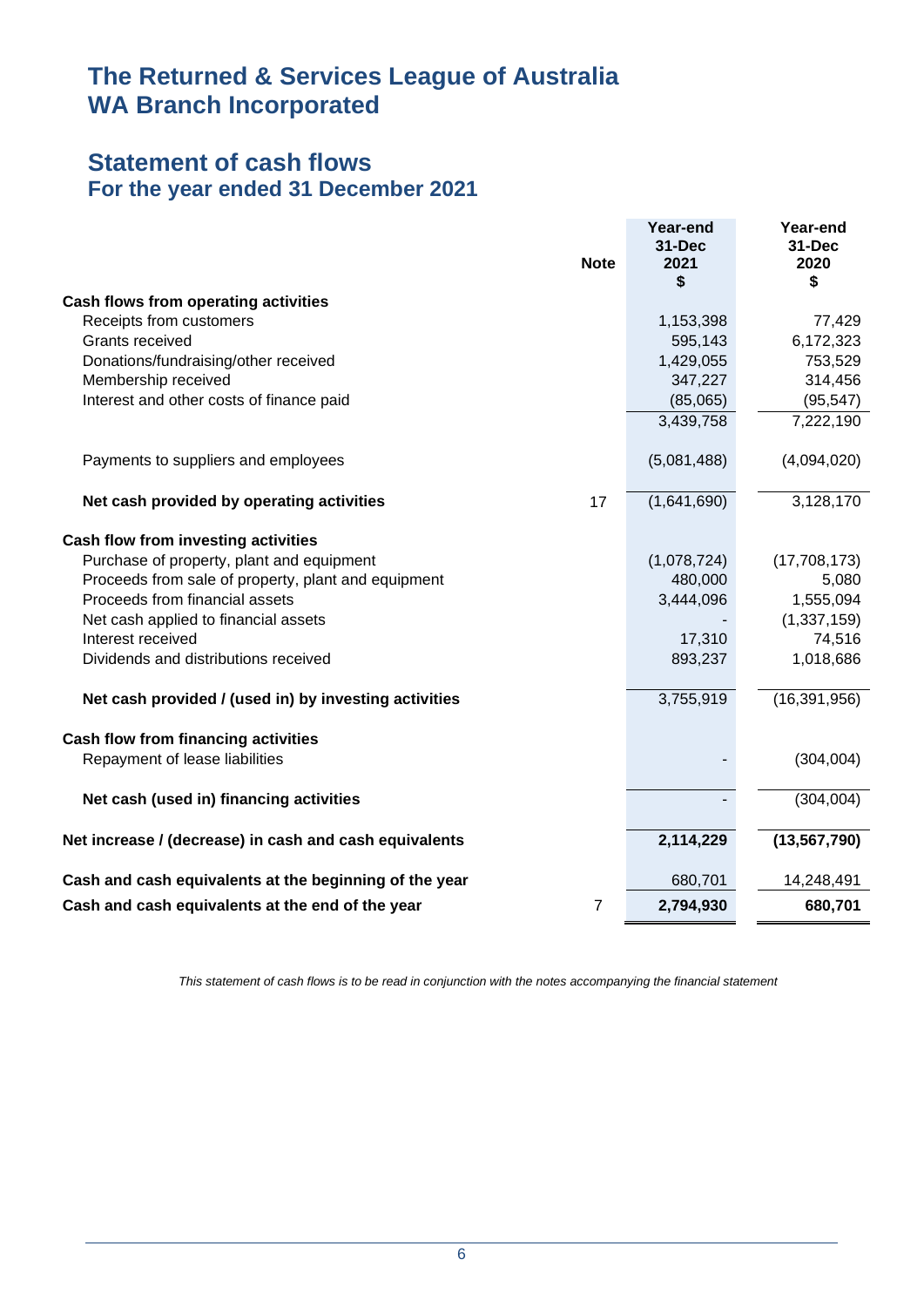## **Notes to the financial statements For the year ended 31 December 2021**

#### **1. Reporting entity**

The Returned & Services League of Australia WA Branch Incorporated ('RSLWA') is an association incorporated in Western Australia. The registered office is at Level 4, 28 St George's Terrace, Perth, Western Australia. These financial statements of the RSLWA are for the year ending 31 December 2021.

The RSLWA's primary purpose is to provide for the well-being, care, compensation and commemoration of serving and ex-serving Defence Force Personnel and their dependants.

#### Board Members for 2021 were:

| Peter Aspinall                                                               | <b>State President</b>        | 1/1/2021 - 30/11/2021                                                   |
|------------------------------------------------------------------------------|-------------------------------|-------------------------------------------------------------------------|
| Duncan Anderson                                                              | <b>Acting State President</b> | 1/12/2021 - 31/12/2021                                                  |
| Duncan Anderson                                                              | <b>State Vice President</b>   | $1/1/2021 - 30/11/2021$                                                 |
| Vacant                                                                       | <b>State Vice President</b>   | 1/12/2021 - 31/12/2021                                                  |
| <b>Bill Collidge</b>                                                         | Member                        | Continuing                                                              |
| Wayne Gibson                                                                 | Member                        | Continuing                                                              |
| Ken Morris                                                                   | Member                        | Continuing                                                              |
| Royce Spencer                                                                | Member                        | Continuing                                                              |
| Robyn Steenbach                                                              | Member                        | Continuing                                                              |
| Melissa Whelan                                                               | Member                        | Appointed February 2021                                                 |
| <b>Tim Curtis</b>                                                            | Co-opted Member               | Appointed February 2021                                                 |
| <b>Trustees</b><br>Don Blair<br>Wayne Tarr<br>Philip Orchard<br>Doug Simpson | Chair<br>Chair from 12/6/2021 | 1/1/2021 - 11/6/2021<br>Continuing<br>Continuing<br>Appointed June 2021 |

### **2. Basis of preparation**

#### **(a) Statement of compliance**

The financial report is a general purpose financial report which has been prepared in accordance with Australian Accounting Standards (AASBs) – Reduced Disclosure Requirements (including Australian Accounting Interpretations), the RSLWA's rules, the *Associations Incorporation Act 2015*, *Charitable Collections Act (1946) (WA)*, and the *Australian Charities and Not-for-profits Commission Act 2012*.

Australian Accounting Standards set out accounting policies that the AASB has concluded would result in financial statements containing relevant and reliable information about transactions, events and conditions to which they apply. The following is a summary of the material accounting policies adopted by the RSLWA in the preparation of these financial statements. The accounting policies have been consistently applied unless otherwise stated.

These financial statements are not consolidated accounts, that is, they do not include the financial assets and liabilities of Sub-Branches.

#### **(b) Basis of measurement**

The financial statements have been prepared on an accruals basis and are based on historical costs except for, where applicable, the revaluation of financial assets at fair value through profit or loss.

### **(c) Critical accounting estimates**

The preparation of the financial statements requires the use of certain critical accounting estimates. It also requires management to exercise its judgement in the process of applying the RSLWA accounting policies. The areas involving a higher degree of judgement or complexity, or areas where assumptions and estimates are significant to the financial statements are disclosed in Note 3 (r).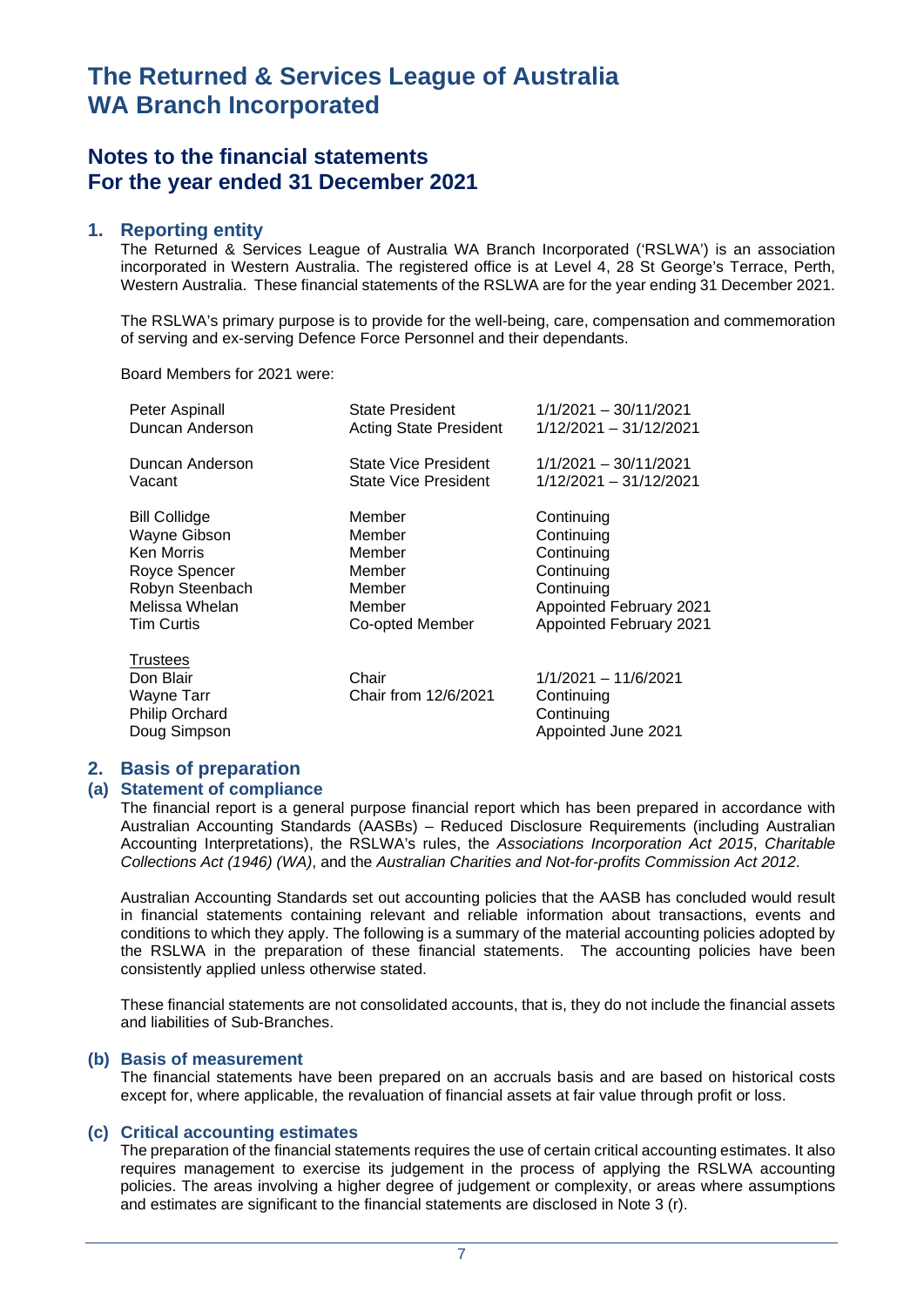## **Notes to the financial statements For the year ended 31 December 2021**

### **3. Significant accounting policies**

The accounting policies set out below have been applied consistently to all periods presented in these financial statements.

#### **(a) Cash and cash equivalents**

Cash and cash equivalents include cash on hand, deposits held at call with financial institutions and other short-term highly liquid investments with general maturities of three months or less after the reporting date that are readily convertible to known amounts of cash and which are subject to an insignificant risk of changes in value.

Bank overdrafts that are repayable on demand and form an integral part of the RSLWA's cash management are included as a component of cash and cash equivalents for the purpose of the statement of cash flows.

#### **(b) Investments and other financial assets**

Investments and other financial assets are initially measured at fair value. Transaction costs are included as part of the initial measurement, except for financial assets at fair value through profit or loss. Such assets are subsequently measured at either amortised cost or fair value depending on their classification. Classification is determined based on both the business model within which such assets are held and the contractual cash flow characteristics of the financial asset unless, an accounting mismatch is being avoided.

Financial assets are derecognised when the rights to receive cash flows have expired or have been transferred and the RSLWA has transferred substantially all the risks and rewards of ownership. When there is no reasonable expectation of recovering part or all of a financial asset, it's carrying value is written off.

#### **Financial assets at fair value through profit or loss**

Financial assets not measured at amortised cost or at fair value through other comprehensive income are classified as financial assets at fair value through profit or loss. Typically, such financial assets will be either: (i) held for trading, where they are acquired for the purpose of selling in the short-term with an intention of making a profit, or a derivative; or (ii) designated as such upon initial recognition where permitted. Fair value movements are recognised in profit or loss.

#### **(c) Trade and other receivables**

Other receivables are recognised at amortised cost, less any allowance for expected credit loss.

### **(d) Property, plant and equipment**

#### **Recognition and measurement**

Items of property, plant and equipment are measured at cost less accumulated depreciation and impairment losses.

Cost includes expenditures that are directly attributable to the acquisition of the asset. The cost of selfconstructed assets includes the cost of materials and direct labour; any other costs directly attributable to bringing the asset to a working condition for its intended use; and the costs of dismantling and removing the items and restoring the site on which they are located. Purchased software that is integral to the functionality of the related equipment is capitalised as part of that equipment.

When parts of an item of plant and equipment have different useful lives, they are accounted for as separate items (major components) of plant and equipment.

Gains and losses on disposal of an item of plant and equipment are determined by comparing the proceeds from disposal with the carrying amount of property, plant and equipment and are recognised within "other income" in profit or loss. When revalued assets are sold, the amounts included in the revaluation reserve are transferred to retained earnings.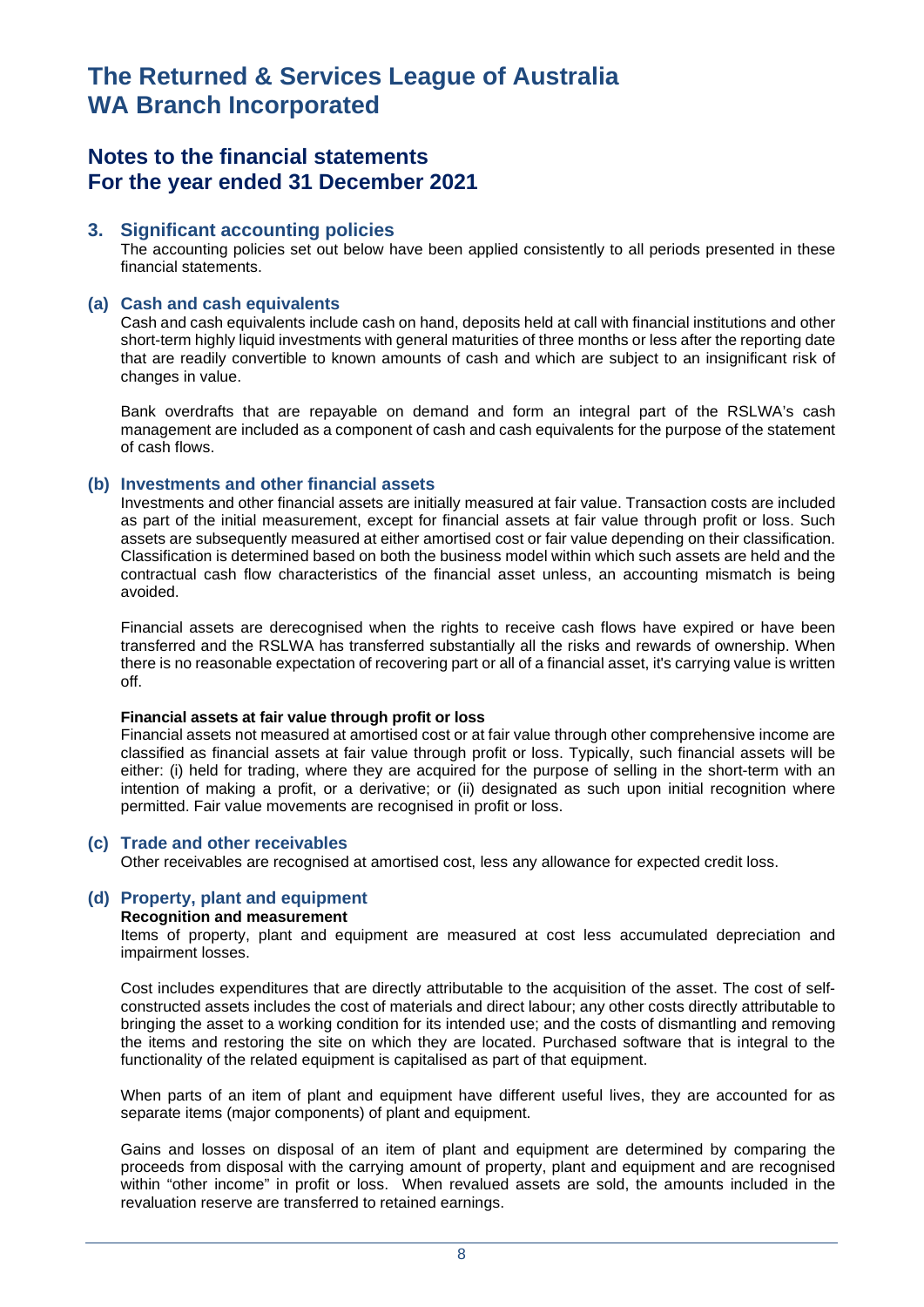## **Notes to the financial statements For the year ended 31 December 2021**

#### **(d) Property, plant and equipment (continued)**

#### **Subsequent costs**

The cost of replacing part of an item of plant and equipment is recognised in the carrying amount of the item if it is probable that the future economic benefits embodied within the part will flow to the RSLWA and its cost can be measured reliably. The costs of the day-to-day servicing of plant and equipment are recognised in profit or loss as incurred.

#### **Leasehold land**

Leasehold land represents the RSLWA's interests in pastoral leases. The RSLWA considers these rights to be indefinite unless otherwise noted. Leasehold land is recorded at cost and is not depreciated unless the life of the right to the lease is considered to be fixed. In this case, the leasehold land is depreciated over the term of the lease on a straight-line basis.

#### **Depreciation**

Depreciation is recognised in the Statement of profit or loss and other comprehensive income on a straight-line basis over the estimated useful lives of each part of an item of property, plant and equipment. Leased assets are depreciated over the shorter of the lease term and their useful lives, unless it is reasonably certain that the RSLWA will obtain ownership or extension of the lease by the end of the lease term. Land is not depreciated.

The estimated useful lives for the current and comparative periods are as follows:

- Buildings/Leasehold improvements 25 to 40 years • Furniture and equipment 3 to 20 years
- Mobile plant and vehicles 5 to 10 years
- Computing equipment 2 to 5 years

Depreciation methods, useful lives and residual values are reassessed at the reporting date.

#### **Land and properties owned by RSLWA**

RSLWA owns a number of properties acquired over time by various means including Government Crown leases subsequently converted to freehold title, bequests and direct purchase.

These assets are stated at historical cost less accumulated depreciation in accordance with the significant accounting policies stated at Note 3(d). Title Deeds to the properties are held by RSLWA and relevant details maintained on a Register.

Accordingly, it has been determined that the total value of the Sub-branch properties be reflected in the Statement of Financial Position at 'Nil' Value. The appropriate value of a Sub-Branch property will be brought to account at the time of sale / disposal.

In November 2016, the Government and RSLWA executed a Heads of Agreement for the returned ownership of the land on which ANZAC House is situated back to RSLWA. The land acquisition has been reflected in the Statement of Financial Position at a deemed cost equivalent to its fair value as at the date of acquisition.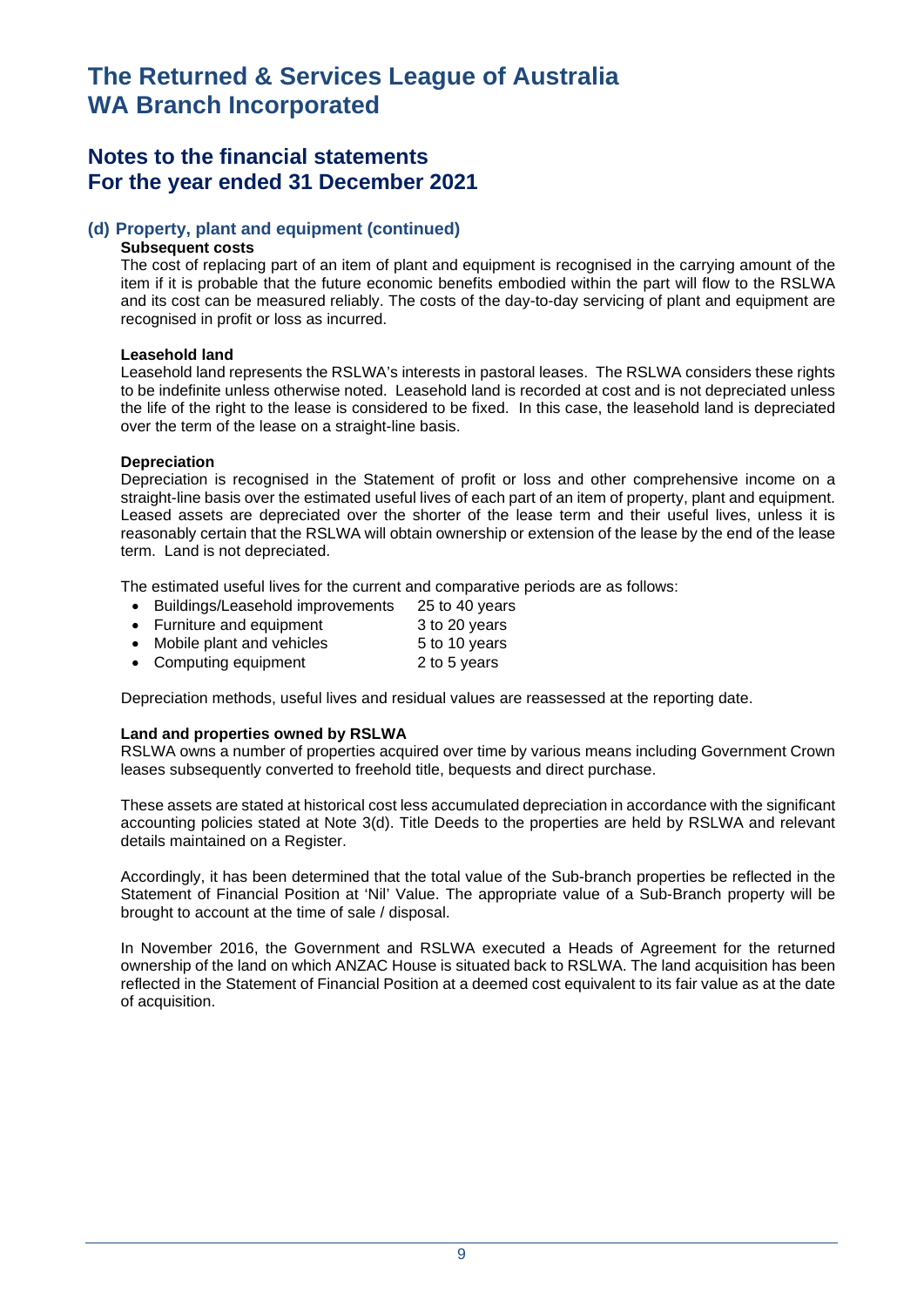## **Notes to the financial statements For the year ended 31 December 2021**

#### **(e) Right-of-use assets**

A right-of-use asset is recognised at the commencement date of a lease. The right-of-use asset is measured at cost, which comprises the initial amount of the lease liability, adjusted for, as applicable, any lease payments made at or before the commencement date net of any lease incentives received, any initial direct costs incurred, and, except where included in the cost of inventories, an estimate of costs expected to be incurred for dismantling and removing the underlying asset, and restoring the site or asset.

Right-of-use assets are depreciated on a straight-line basis over the unexpired period of the lease or the estimated useful life of the asset, whichever is the shorter. Where the RSLWA expects to obtain ownership of the leased asset at the end of the lease term, the depreciation is over its estimated useful life. Right-of use assets are subject to impairment or adjusted for any re-measurement of lease liabilities.

The RSLWA has elected not to recognise a right-of-use asset and corresponding lease liability for shortterm leases with terms of 12 months or less and leases of low-value assets. Lease payments on these assets are expensed to profit or loss as incurred.

#### **(f) Non-current assets held for sale**

Non-current assets are classified as held for sale if their carrying amount will be recovered principally through a sale transaction rather than through continued use. They are measured at the lower of their carrying amount and fair value less costs of disposal. For non-current assets classified as held for sale, they must be available for immediate sale in their present condition and their sale must be highly probable.

An impairment loss is recognised for any initial or subsequent write down of the non-current assets to fair value less costs of disposal. A gain is recognised for any subsequent increases in fair value less costs of disposal of a non-current asset but not in excess of any cumulative impairment loss previously recognised.

Non-current assets are not depreciated or amortised while they are classified as held for sale.

Non-current assets classified as held for sale are presented separately on the face of the statement of financial position, in current assets.

### **(g) Current and non-current classification**

Assets and liabilities are presented in the statement of financial position based on current and non-current classification.

An asset is classified as current when: it is either expected to be realised or intended to be sold or consumed in normal operating cycle; it is held primarily for the purpose of trading; it is expected to be realised within 12 months after the reporting period; or the asset is cash or cash equivalent unless restricted from being exchanged or used to settle a liability for at least 12 months after the reporting period. All other assets are classified as non-current.

A liability is classified as current when: it is either expected to be settled in normal operating cycle; it is held primarily for the purpose of trading; it is due to be settled within 12 months after the reporting period; or there is no unconditional right to defer the settlement of the liability for at least 12 months after the reporting period. All other liabilities are classified as non-current.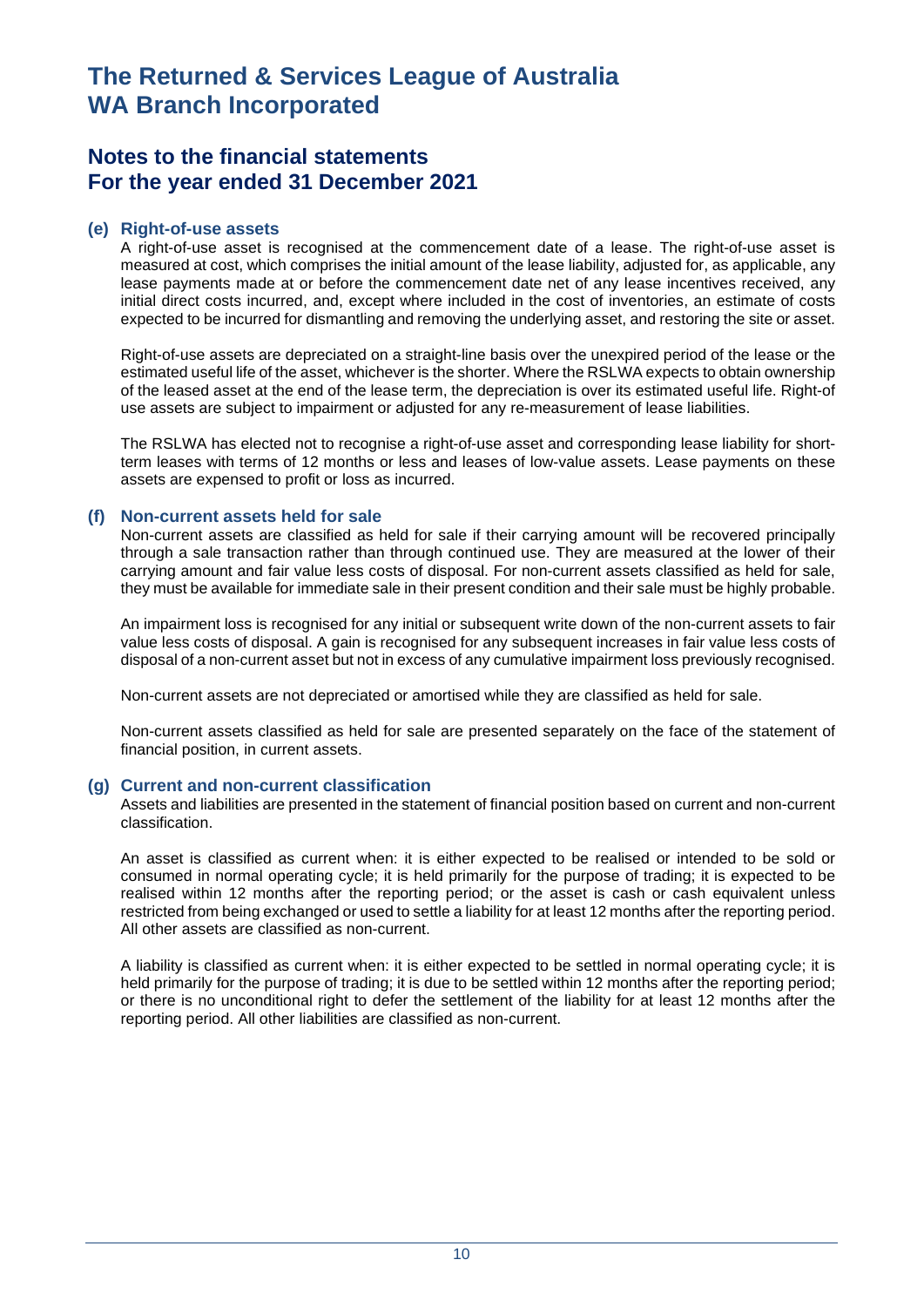## **Notes to the financial statements For the year ended 31 December 2021**

#### **(h) Impairment**

The carrying amounts of the RSLWA's assets are reviewed at each reporting date to determine whether there is any indication of impairment. If any such indication exists, the asset's recoverable amount is estimated.

#### **Financial assets**

RSLWA recognises a loss allowance for expected credit losses on financial assets which are either measured at amortised cost or fair value through other comprehensive income. The measurement of the loss allowance depends upon RSLWA's assessment at the end of each reporting period as to whether the financial instrument's credit risk has increased significantly since initial recognition, based on reasonable and supportable information that is available, without undue cost or effort to obtain.

Where there has not been a significant increase in exposure to credit risk since initial recognition, a 12 month expected credit loss allowance is estimated. This represents a portion of the asset's lifetime expected credit losses that is attributable to a default event that is possible within the next 12 months. Where a financial asset has become credit impaired or where it is determined that credit risk has increased significantly, the loss allowance is based on the asset's lifetime expected credit losses. The amount of expected credit loss recognised is measured on the basis of the probability weighted present value of anticipated cash shortfalls over the life of the instrument discounted at the original effective interest rate.

#### **Non-financial assets**

The carrying amounts of the RSLWA's non-financial assets are reviewed at each reporting date to determine whether there is any indication of impairment. If any such indication exists, then the asset's recoverable amount is estimated.

An impairment loss is recognised if the carrying amount of an asset exceeds its recoverable amount. Impairment losses are recognised in the Statement of Comprehensive Income.

The recoverable amount of an asset is the greater of its value in use and its fair value (less costs to sell). In assessing value in use, the estimated future cash flows are discounted to their present value using a pre-tax discount rate that reflects current market assessments of the time value of money and the risks specific to the asset.

Impairment losses recognised in prior periods are assessed at each reporting date for any indications that the loss has decreased or no longer exists. An impairment loss is reversed if there has been a change in the estimates used to determine the recoverable amount. An impairment loss is reversed only to the extent that the asset's carrying amount does not exceed the carrying amount that would have been determined, net of depreciation or amortisation, if no impairment loss had been recognised.

#### **(i) Trade and other payables**

These amounts represent liabilities for goods and services provided to the RSLWA prior to the end of the financial year and which are unpaid. Due to their short-term nature they are measured at amortised cost and are not discounted. The amounts are unsecured and are usually paid within 30 days of recognition.

#### **(j) Contract liabilities**

Contract liabilities represent RSLWA's obligation to transfer goods or services to a customer and are recognised when a customer pays consideration, or when the RSLWA recognises a receivable to reflect its unconditional right to consideration (whichever is earlier) before the RSLWA has transferred the goods or services to the customer.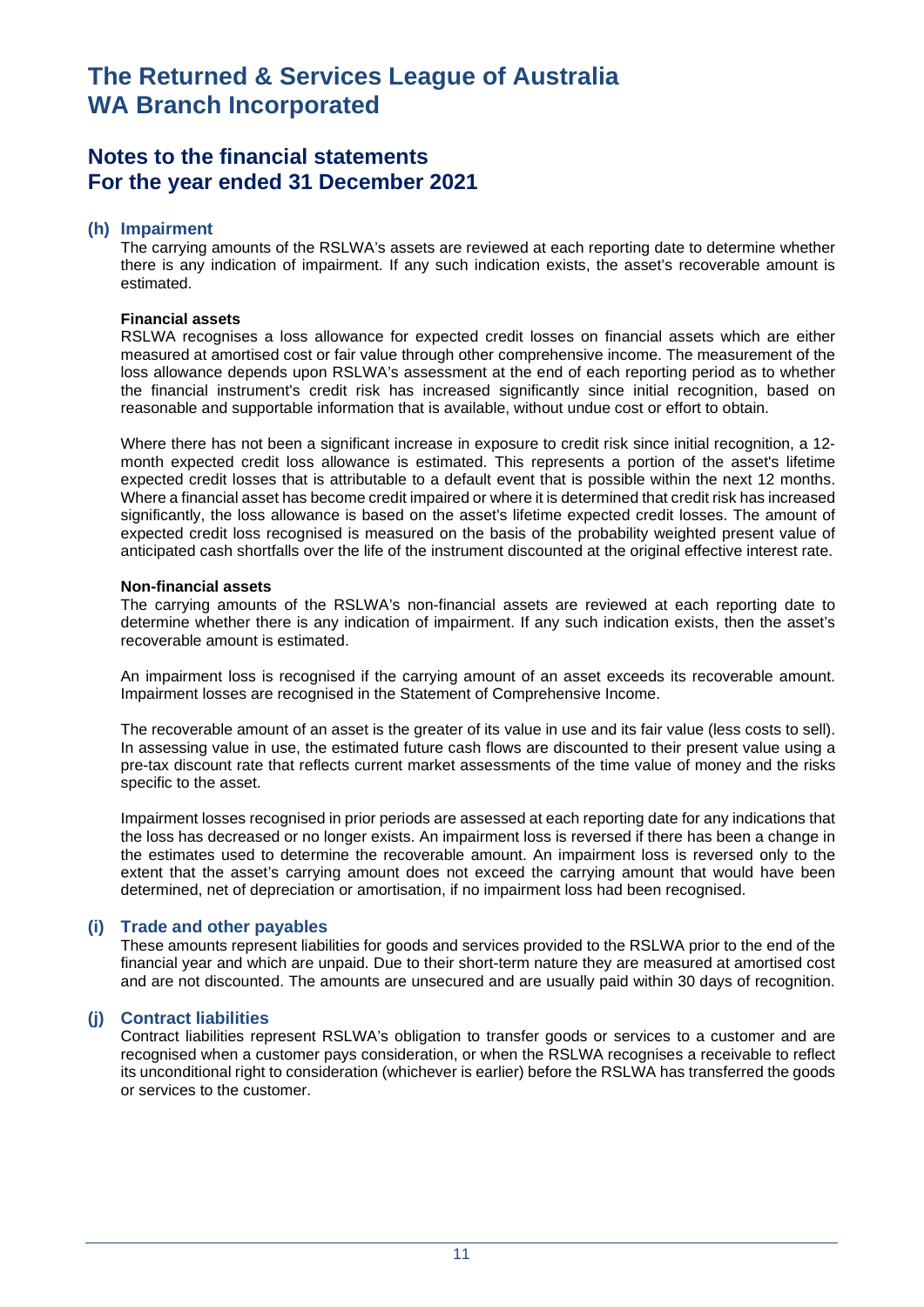## **Notes to the financial statements For the year ended 31 December 2021**

### **(k) Provisions**

Provisions are recognised when the RSLWA has a present (legal or constructive) obligation as a result of a past event, it is probable the RSLWA will be required to settle the obligation, and a reliable estimate can be made of the amount of the obligation. The amount recognised as a provision is the best estimate of the consideration required to settle the present obligation at the reporting date, taking into account the risks and uncertainties surrounding the obligation. If the time value of money is material, provisions are discounted using a current pre-tax rate specific to the liability. The increase in the provision resulting from the passage of time is recognised as a finance cost.

#### **(l) Lease liability**

A lease liability is recognised at the commencement date of a lease. The lease liability is initially recognised at the present value of the lease payments to be made over the term of the lease, discounted using the interest rate implicit in the lease or, if that rate cannot be readily determined, RSLWA's incremental borrowing rate. Lease payments comprise of fixed payments less any lease incentives receivable, variable lease payments that depend on an index or a rate, amounts expected to be paid under residual value guarantees, exercise price of a purchase option when the exercise of the option is reasonably certain to occur, and any anticipated termination penalties. The variable lease payments that do not depend on an index or a rate are expensed in the period in which they are incurred.

Lease liabilities are measured at amortised cost using the effective interest method. The carrying amounts are remeasured if there is a change in the following: future lease payments arising from a change in an index or a rate used; residual guarantee; lease term; certainty of a purchase option and termination penalties. When a lease liability is remeasured, an adjustment is made to the corresponding right-of use asset, or to profit or loss if the carrying amount of the right-of-use asset is fully written down.

### **(m) Employee benefits**

#### **Short-term benefits**

Liabilities for wages and salaries, including non-monetary benefits, annual leave and long service leave expected to be settled within 12 months of the reporting date are recognised in current liabilities in respect of employees' services up to the reporting date and are measured at the amounts expected to be paid when the liabilities are settled.

#### **Other long-term employee benefits**

The liability for annual leave and long service leave not expected to be settled within 12 months of the reporting date are recognised in non-current liabilities, provided there is an unconditional right to defer settlement of the liability.

The liability is measured as the present value of expected future payments to be made in respect of services provided by employees up to the reporting date using the projected unit credit method. Consideration is given to expected future wage and salary levels, experience of employee departures and periods of service. Expected future payments are discounted using market yields at the reporting date on national government bonds with terms to maturity and currency that match, as closely as possible, the estimated future cash outflows

#### **Defined contribution superannuation expense**

Contributions to defined contribution superannuation plans are expensed in the period in which they are incurred.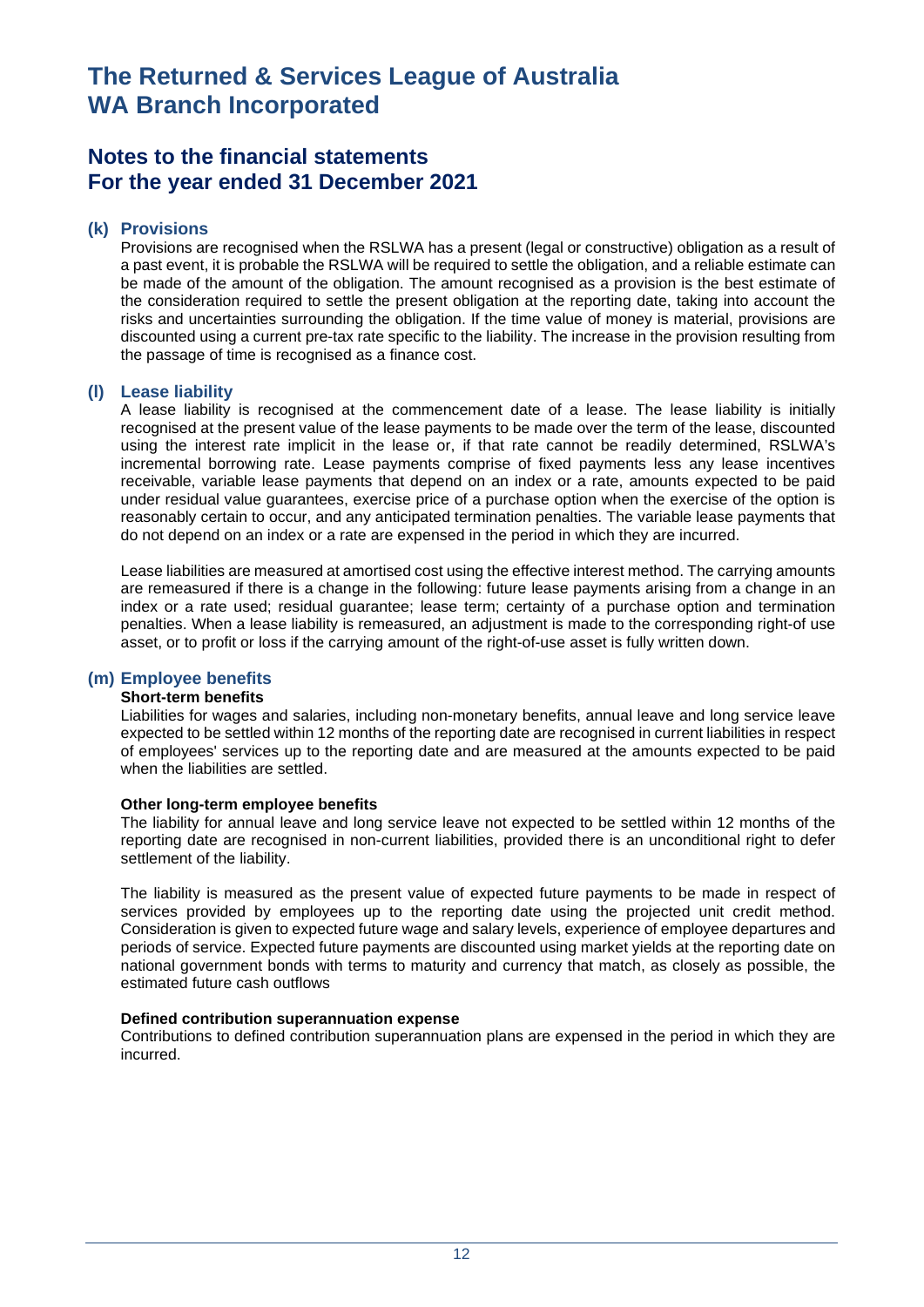## **Notes to the financial statements For the year ended 31 December 2021**

#### **(n) Fair value measurements**

When an asset or liability, financial or non-financial, is measured at fair value for recognition or disclosure purposes, the fair value is based on the price that would be received to sell an asset or paid to transfer a liability in an orderly transaction between market participants at the measurement date; and assumes that the transaction will take place either: in the principal market; or in the absence of a principal market, in the most advantageous market.

Fair value is measured using the assumptions that market participants would use when pricing the asset or liability, assuming they act in their economic best interests. For non-financial assets, the fair value measurement is based on its highest and best use. Valuation techniques that are appropriate in the circumstances and for which sufficient data are available to measure fair value, are used, maximising the use of relevant observable inputs and minimising the use of unobservable inputs.

#### **(o) Revenue**

The RSLWA recognises revenue as follows:

#### **Revenue from contracts with customers**

Revenue is recognised at an amount that reflects the consideration to which the RSLWA is expected to be entitled in exchange for transferring goods or services to a customer. For each contract with a customer, RSLWA: identifies the contract with a customer; identifies the performance obligations in the contract; determines the transaction price which takes into account estimates of variable consideration and the time value of money; allocates the transaction price to the separate performance obligations on the basis of the relative stand-alone selling price of each distinct good or service to be delivered; and recognises revenue when or as each performance obligation is satisfied in a manner that depicts the transfer to the customer of the goods or services promised.

Variable consideration within the transaction price, if any, reflects concessions provided to the customer such as discounts, rebates and refunds, any potential bonuses receivable from the customer and any other contingent events. Such estimates are determined using either the 'expected value' or 'most likely amount' method. The measurement of variable consideration is subject to a constraining principle whereby revenue will only be recognised to the extent that it is highly probable that a significant reversal in the amount of cumulative revenue recognised will not occur. The measurement constraint continues until the uncertainty associated with the variable consideration is subsequently resolved. Amounts received that are subject to the constraining principle are recognised as a refund liability.

#### **Sales revenue**

Events, fundraising and raffles are recognised when received or receivable.

#### **Donations**

Donations are recognised at the time the pledge is made.

#### **Grants**

Grant revenue is recognised in profit or loss when the RSLWA satisfies the performance obligations stated within the funding agreements.

If conditions are attached to the grant which must be satisfied before the RSLWA is eligible to retain the contribution, the grant will be recognised in the statement of financial position as a liability until those conditions are satisfied.

#### **Membership revenue**

Membership revenue is recognised in profit or loss when the RSLWA satisfies its performance obligations to its members over the membership year. Membership paid in advance will be recognised in the statement of financial position as a liability until the respective membership year.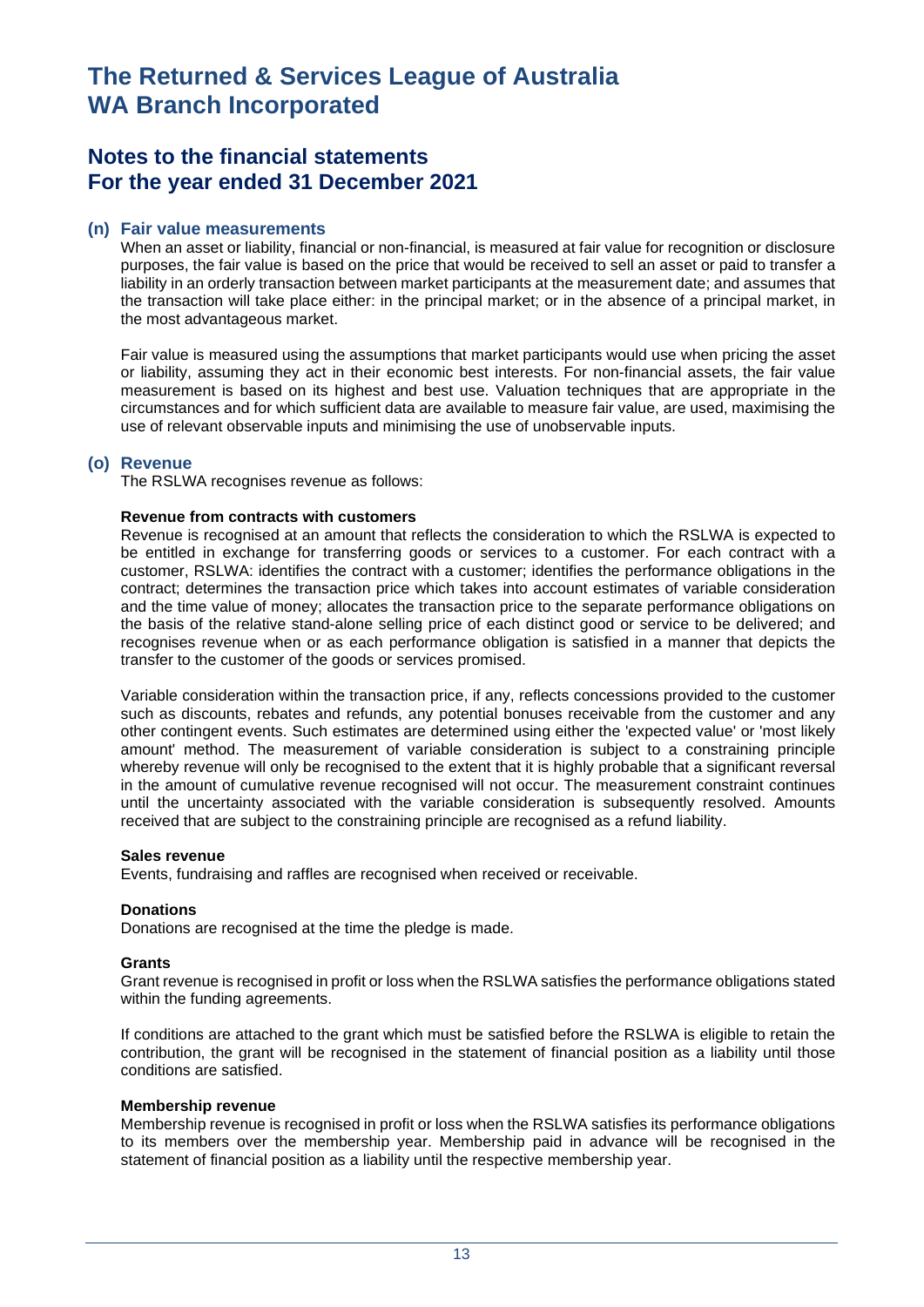## **Notes to the financial statements For the year ended 31 December 2021**

#### **(o) Revenue (continued)**

#### **Interest revenue**

Interest revenue is recognised as interest accrues using the effective interest method. This is a method of calculating the amortised cost of a financial asset and allocating the interest income over the relevant period using the effective interest rate, which is the rate that exactly discounts estimated future cash receipts through the expected life of the financial asset to the net carrying amount of the financial asset.

#### **Volunteer services**

The RSLWA has elected not to recognise volunteer services as either revenue or other form of contribution received. As such, any related consumption or capitalisation of such resources received is also not recognised.

#### **Other revenue**

Other revenue is recognised when it is received or when the right to receive payment is established.

#### **(p) Income tax**

The RSLWA is a charitable institution and is exempt from income tax under Division 50 of the Income Tax Assessment Act.

#### **(q) Goods and services tax**

Revenue, expenses and assets are recognised net of the amount of goods and services tax (GST), except where the amount of GST incurred is not recoverable from the taxation authority. In these circumstances, the GST is recognised as part of the cost of acquisition of the asset or as part of the expense.

Receivables and payables are stated with the amount of GST excluded. The net amount of GST recoverable from, or payable to, the ATO is included as a current asset or liability in the balance sheet.

Cash flows are included in the statement of cash flows on a gross basis. The GST components of cash flows arising from investing and financing activities which are recoverable from, or payable to, the ATO are classified as operating cash flows.

Commitments and contingencies are disclosed net of GST.

#### **(r) Critical accounting judgements, estimates and assumptions**

The preparation of the financial statements requires management to make judgements, estimates and assumptions that affect the reported amounts in the financial statements. Management continually evaluates its judgements and estimates in relation to assets, liabilities, contingent liabilities, revenue and expenses.

Management bases its judgements, estimates and assumptions on historical experience and on other various factors, including expectations of future events, management believes to be reasonable under the circumstances. The resulting accounting judgements and estimates will seldom equal the related actual results. The judgements estimates and assumptions that have a significant risk of causing a material adjustment to the carrying amounts of assets and liabilities (refer to the respective notes) within the next financial year are discussed below.

#### **Incremental borrowing rate**

Where the interest rate implicit in a lease cannot be readily determined, an incremental borrowing rate is estimated to discount future lease payments to measure the present value of the lease liability at the lease commencement date. Such a rate is based on what the RSLWA estimates it would have to pay a third party to borrow the funds necessary to obtain an asset of a similar value to the right-of-use asset, with similar terms, security and economic environment.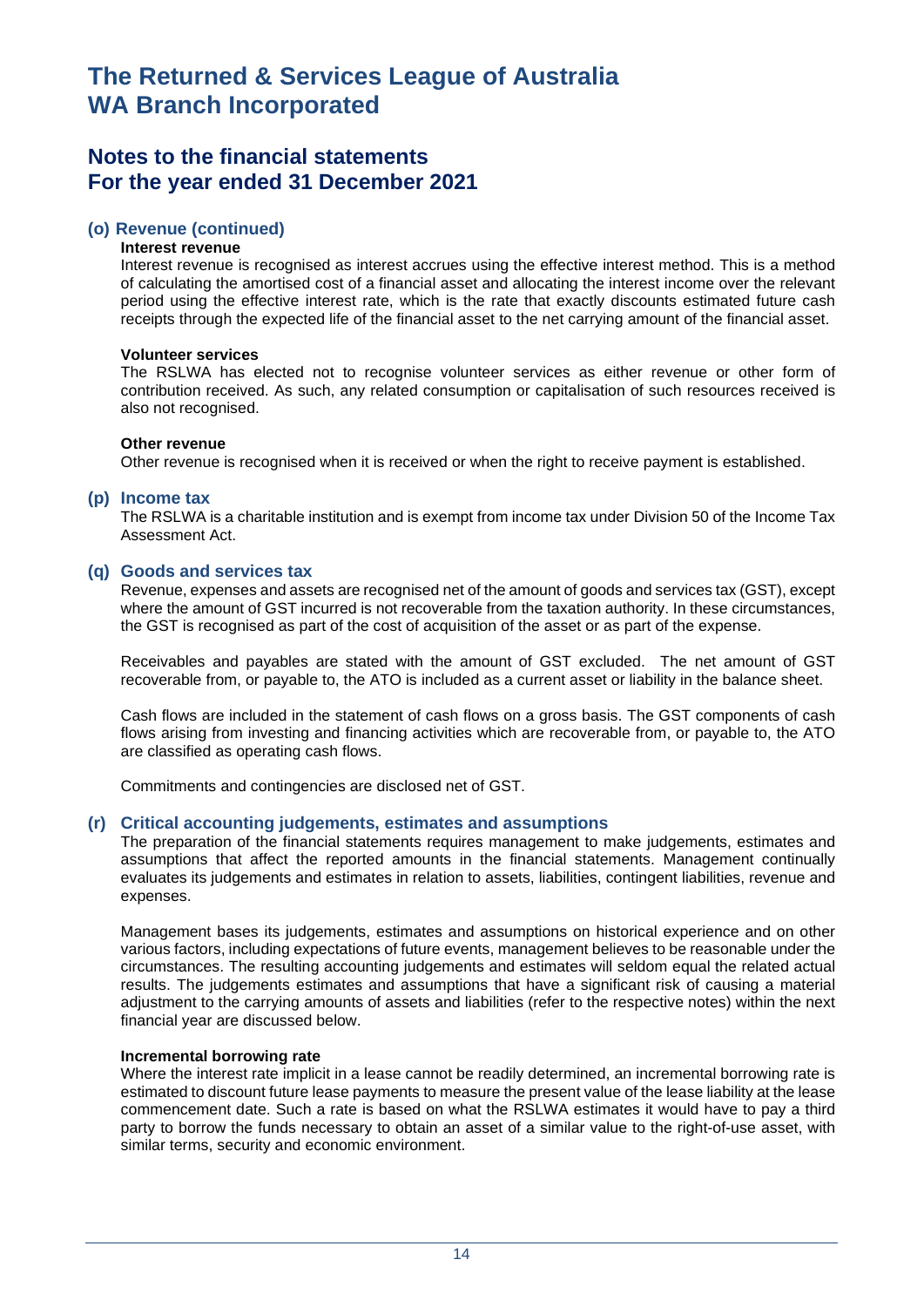## **Notes to the financial statements For the year ended 31 December 2021**

### **(r) Critical accounting judgements, estimates and assumptions**

#### **Coronavirus (COVID-19) pandemic**

Judgement has been exercised in considering the impacts that the Coronavirus (COVID-19) pandemic has had, or may have, on the incorporated association based on known information. This consideration extends to the nature of the products and services offered, customers and staffing in which the incorporated association operates. Other than as addressed in specific notes, there does not currently appear to be either any significant impact upon the financial statements or any significant uncertainties with respect to events or conditions which may impact the incorporated association unfavourably as at the reporting date or subsequently as a result of the Coronavirus (COVID-19) pandemic.

#### **Estimation of useful lives of assets**

The incorporated association determines the estimated useful lives and related depreciation charges for its property, plant and equipment. The useful lives could change significantly as a result of technical innovations or some other event. The depreciation charge will increase where the useful lives are less than previously estimated lives, or technically obsolete or non-strategic assets that have been abandoned or sold will be written off or written down.

#### **(s) New, revised or amending accounting standards and interpretations adopted**

RSLWA has adopted all of the new or amended Accounting Standards and Interpretations issued by the Australian Accounting Standards Board ('AASB') that are mandatory for the current reporting period.

Any new or amended Accounting Standards or Interpretations that are not yet mandatory have not been early adopted.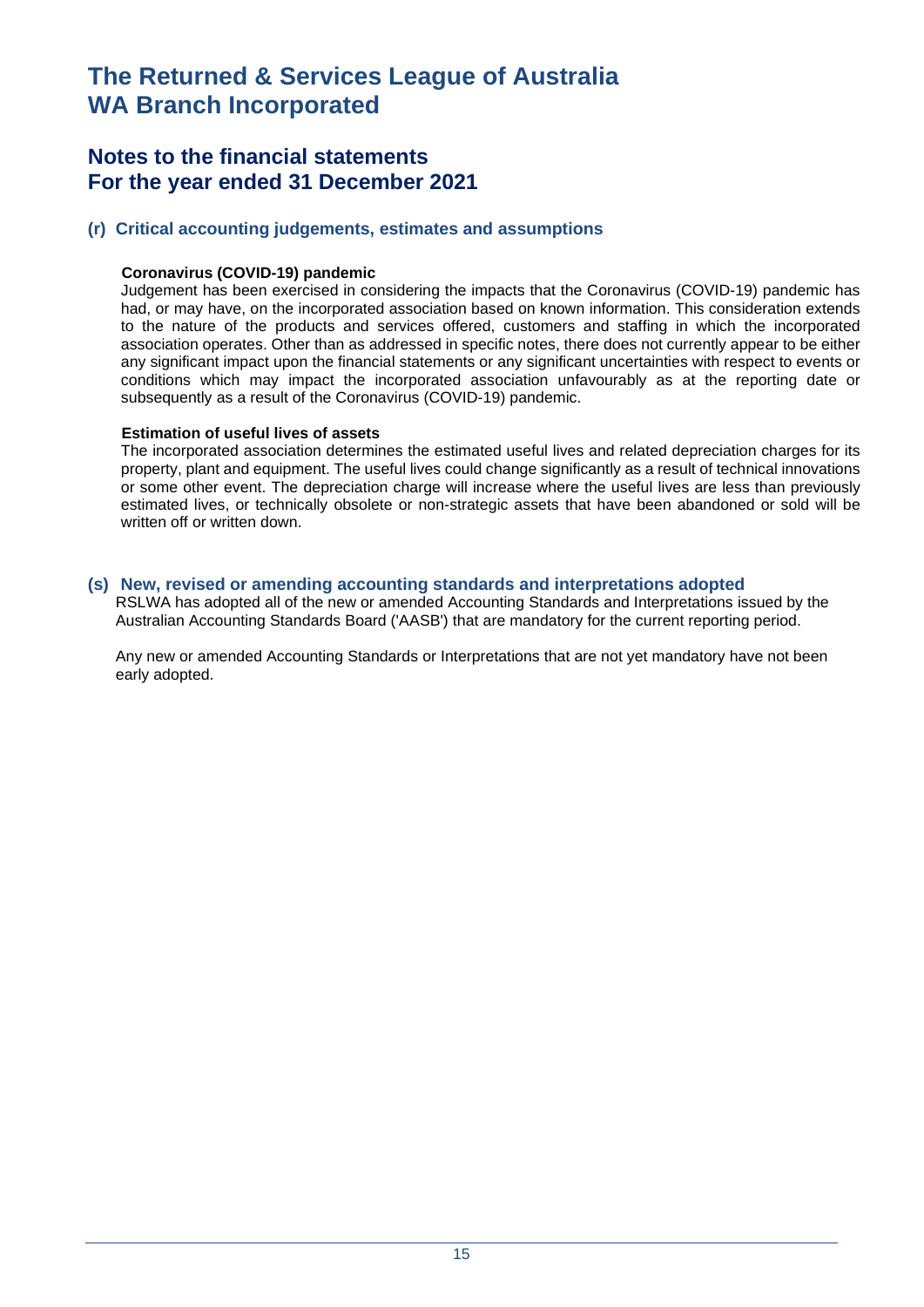## **Notes to the financial statements For the year ended 31 December 2021**

### **4. Restatement of comparatives**

An error was discovered in RSLWA's Peet investment recognition whereby interest accrued on the associated loan receivable was not recognised as per the loan agreement, which first occurred in the year ended 31 December 2019. This error resulted in the financial asset and interest revenue being understated. Extracts (being only those line items affected) are disclosed below.

*Statement of profit or loss and other comprehensive income* 

|                                               | $31 - Dec$<br>2020 |                   | $31 - Dec$<br>2020 |  |
|-----------------------------------------------|--------------------|-------------------|--------------------|--|
|                                               | Reported           | <b>Adjustment</b> | <b>Restated</b>    |  |
| Interest revenue                              | 8.793.949          | 361.374           | 9,155,323          |  |
| Operational surplus before income tax expense | 4,233,891          | 361.374           | 4,595,265          |  |
| Surplus after income tax expense              | 4,375,592          | 361,374           | 4,736,966          |  |

*Statement of financial position at the beginning of the earliest comparative period* 

|                         | 1-Jan<br>2020<br><b>Reported</b><br>\$ | <b>Adjustment</b><br>\$ | 1-Jan<br>2020<br><b>Restated</b><br>\$ |
|-------------------------|----------------------------------------|-------------------------|----------------------------------------|
| Assets                  |                                        |                         |                                        |
| <b>Financial assets</b> | 31,016,851                             | 301,087                 | 31,317,938                             |
| <b>Total Assets</b>     | 71,361,217                             | 301,087                 | 71,662,304                             |
| Net Assets              | 69,959,615                             | 301,087                 | 70,260,702                             |
| Equity                  |                                        |                         |                                        |
| <b>Retained profits</b> | 69,446,836                             | 301,087                 | 69,747,923                             |

*Statement of financial position at the end of the earliest comparative period* 

|                                          | $31 - Dec$<br>2020<br><b>Reported</b><br>\$ | <b>Adjustment</b><br>S | $31 - Dec$<br>2020<br><b>Restated</b><br>\$ |
|------------------------------------------|---------------------------------------------|------------------------|---------------------------------------------|
| Assets<br><b>Financial assets</b>        | 31,660,500                                  | 662,461                | 32,322,961                                  |
| <b>Total Assets</b><br><b>Net Assets</b> | 75,815,455<br>74,335,207                    | 662,461<br>662,461     | 76,477,916<br>74,997,668                    |
| Equity<br><b>Retained profits</b>        | 73,822,428                                  | 662,461                | 74,484,889                                  |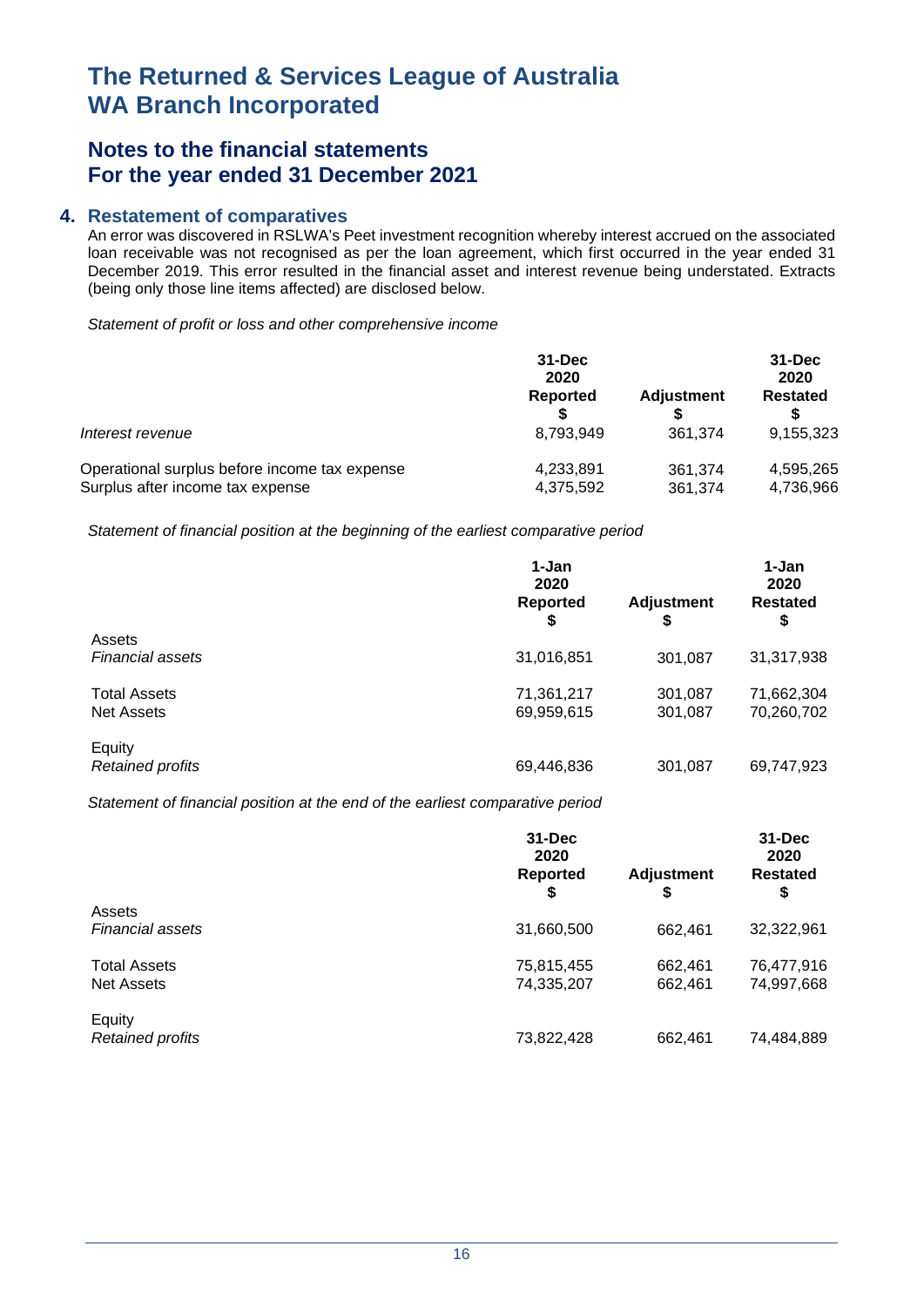## **Notes to the financial statements For the year ended 31 December 2021**

### **5. Revenue**

|       |                                                                          |     | Year-end   | Year-end   |
|-------|--------------------------------------------------------------------------|-----|------------|------------|
|       |                                                                          |     | $31 - Dec$ | $31 - Dec$ |
|       |                                                                          |     | 2021       | 2020*      |
|       |                                                                          |     | \$         | \$         |
| Sales |                                                                          |     | 1,290,622  | 199,695    |
|       | Membership subscriptions                                                 |     | 322,762    | 300,221    |
|       | Grants (tied)                                                            | (a) | 687,113    | 6,141,023  |
|       | Donations, sponsorship, bequests, and un-tied grants                     |     | 297,716    | 289,788    |
|       | Interest received                                                        |     | 420,860    | 435,890    |
|       | Dividends and distributions from investments                             |     | 1,559,855  | 1,324,965  |
|       | Bank guarantee redemption                                                |     | 552,172    |            |
| Other |                                                                          |     | 579,167    | 463,741    |
|       |                                                                          |     | 5,710,267  | 9,155,323  |
| (a)   | Grant funding was approved/provided for the following<br>major projects: |     |            |            |
|       |                                                                          |     | \$         | \$         |
|       | - ANZAC House Veteran Central (Lotterywest)                              |     |            | 600,000    |
|       | - ANZAC Day Activities (Lotterywest)                                     |     | 434,071    | 123,146    |
|       | - ANZAC House Veteran Central (Department                                |     |            |            |
|       | Veterans Affairs)                                                        |     |            | 5,000,000  |
|       | - BEST Grant (Department Veterans' Affairs)                              |     |            | 74,918     |
|       | - ANZAC Day Trust Grant                                                  |     | 133,000    | 90,000     |
|       | - Veterans Employment Program - RSL National                             |     | 91,970     |            |
|       | - COVID-19 Sub-Branches Support (Lotterywest)                            |     |            | 169,244    |
|       | - State War Memorial (Department Veterans Affairs)                       |     |            | 83,715     |
|       | - Other                                                                  |     | 28,072     |            |
|       |                                                                          |     | 687,113    | 6,141,023  |

All revenue is derived from operations in Western Australia

*\* Certain amounts shown here do not correspond to the 31 December 2020 annual financial statements and reflect restatements disclosed in Note 4.*

### **6. ANZAC day activities (grant-funded)**

Lotterywest approved grant funding for ANZAC Day 2021 activities of the Dawn and Commemorative services, Parade March, Perth Gunfire Breakfast, Regional Sub-Branch Gunfire Breakfasts, Regional Commemorations and Communications and Project/Event Management of \$795,000. The COVID-19 pandemic resulted in the cancellation of ANZAC Day 2021 for the Perth and Peel Regions. Regional WA services proceeded. Costs incurred of \$434,071 were paid from the approved Lotterywest Grant.

### **7. Cash and cash equivalents**

|                                                      | $31 - Dec$<br>2021 | $31 - Dec$<br>2020 |
|------------------------------------------------------|--------------------|--------------------|
|                                                      | \$                 | S                  |
| Cash on hand                                         | 5,650              | 7,183              |
| <b>Bank balances</b>                                 | 155.775            | 215,334            |
| Call or online saver account/s                       | 535,865            | 45                 |
| Entrust cash management accounts                     | 2,097,640          | 458,139            |
| Cash and cash equivalents in statement of cash flows | 2,794,930          | 680,701            |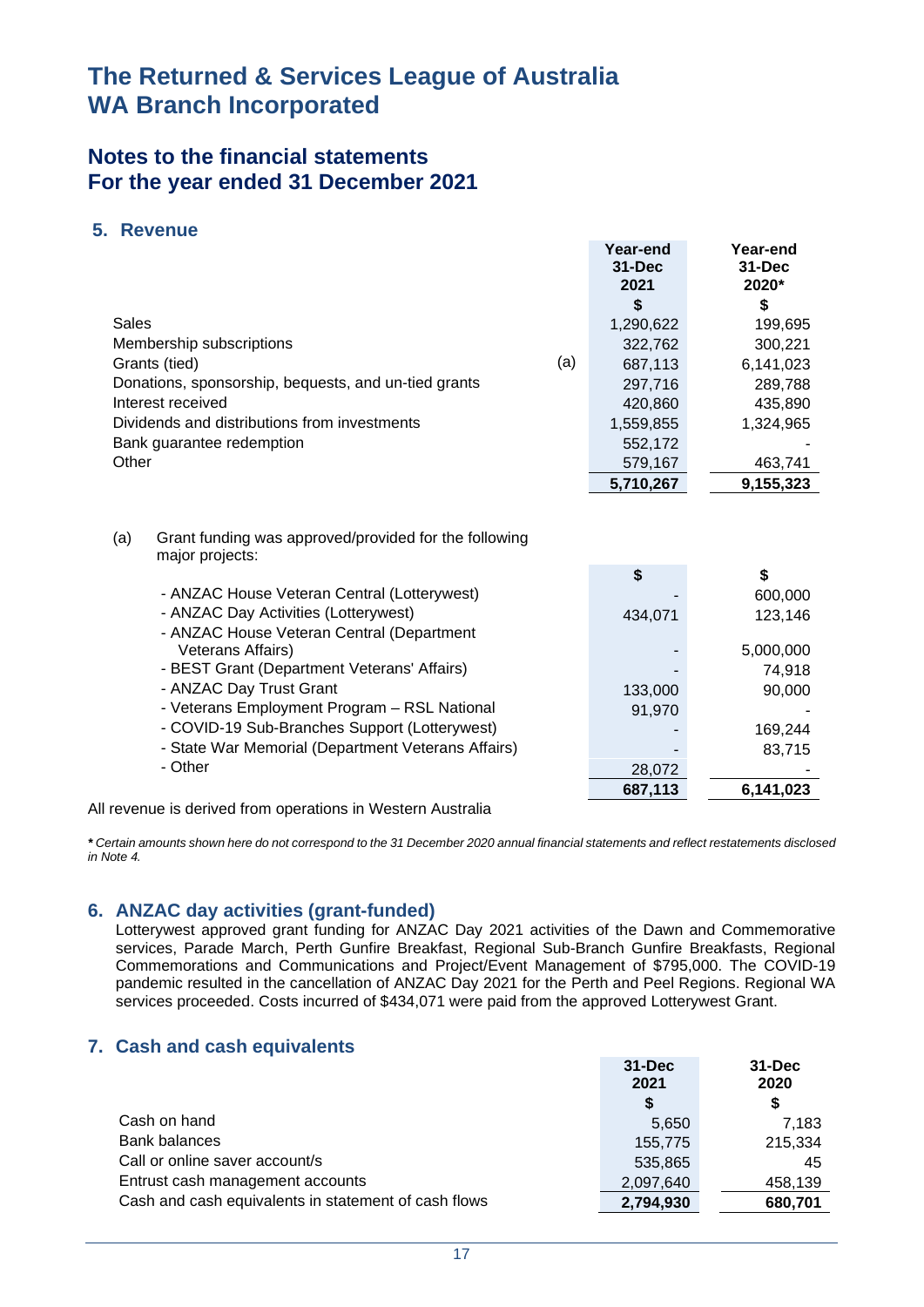## **Notes to the financial statements For the year ended 31 December 2021**

### **8. Trade and other receivables**

|                                                              | $31 - Dec$<br>2021<br>\$ | $31 - Dec$<br>2020<br>\$ |
|--------------------------------------------------------------|--------------------------|--------------------------|
| Trade and other receivables                                  | 405,913                  | 159,235                  |
| <b>BAS</b> receivable                                        |                          | 229,174                  |
|                                                              | 405,913                  | 388,409                  |
|                                                              |                          |                          |
| 9. Financial assets                                          |                          |                          |
|                                                              | 31-Dec<br>2021           | $31 - Dec$<br>2020*      |
|                                                              | \$                       | \$                       |
| <b>Current</b>                                               |                          |                          |
| <b>Held at amortised cost</b>                                |                          |                          |
|                                                              |                          |                          |
| Non-current<br><b>Held at amortised cost</b>                 |                          |                          |
|                                                              |                          | 42,084                   |
| Term deposits - Funds held in trust from closed sub-branches |                          | 42,084                   |
| Held at fair value through profit or loss                    |                          |                          |
| Financial assets - managed funds                             | 15,115,651               | 16,765,416               |
| Financial assets - property trusts                           | 14,407,000               | 11,703,000               |
| Financial assets - loan receivable                           | 4,215,611                | 3,812,461                |
| Financial assets - property                                  | 1,500,020                |                          |
|                                                              | 35,238,282               | 32,280,877               |
|                                                              |                          |                          |
| <b>Total</b>                                                 | 35,238,282               | 32,322,961               |
|                                                              |                          |                          |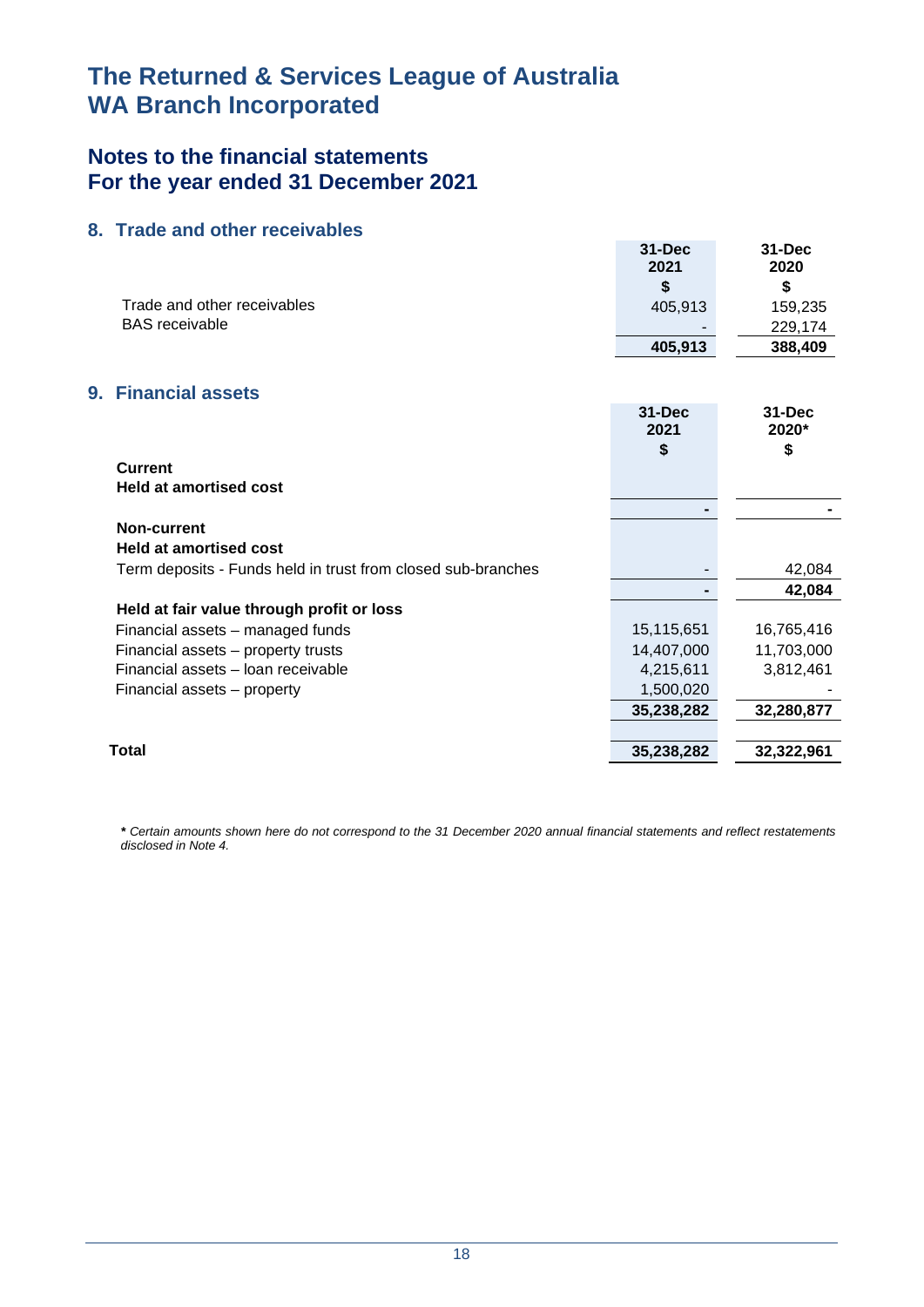## **Notes to the financial statements For the year ended 31 December 2021**

### **9. Financial assets**

*Reconciliation* 

Reconciliation of the fair values of financial assets held at fair value through profit or loss at the beginning and end of the current and previous financial year are set out below:

|                                                   | <b>31-Dec</b><br>2021<br>\$ | 31-Dec<br>2020*<br>\$ |
|---------------------------------------------------|-----------------------------|-----------------------|
| Financial assets - managed funds                  |                             |                       |
| Opening fair value                                | 16,765,416                  | 18,054,137            |
| Additions                                         | 662,794                     | 369,090               |
| <b>Disposals</b>                                  | (3,373,440)                 | (1,531,931)           |
| Revaluation (decrements)/ increments              | 1,060,881                   | (125, 880)            |
| Closing fair value                                | 15,115,651                  | 16,765,416            |
| Financial assets - property trusts                |                             |                       |
| Opening fair value                                | 11,703,000                  | 8,921,000             |
| Additions                                         |                             | 2,500,000             |
| <b>Disposals</b>                                  |                             |                       |
| Revaluation increments/ (decrements)              | 2,704,000                   | 282,000               |
| Closing fair value                                | 14,407,000                  | 11,703,000            |
|                                                   |                             |                       |
| Financial assets - Ioan receivable                |                             |                       |
| Opening balance                                   | 3,812,461                   | 3,451,087             |
| Accrued interest                                  | 403,150                     | 361,374               |
| Additions                                         |                             |                       |
| Disposals                                         |                             |                       |
| Closing fair value                                | 4,215,611                   | 3,812,461             |
|                                                   |                             |                       |
| Financial assets - property                       |                             |                       |
| Opening fair value                                |                             |                       |
| Transfer (note 10)<br><b>Additions</b>            | 1,075,020                   |                       |
|                                                   |                             |                       |
| <b>Disposals</b><br><b>Revaluation increments</b> | (24, 348)<br>449,348        |                       |
| Closing fair value                                | 1,500,020                   |                       |
|                                                   |                             |                       |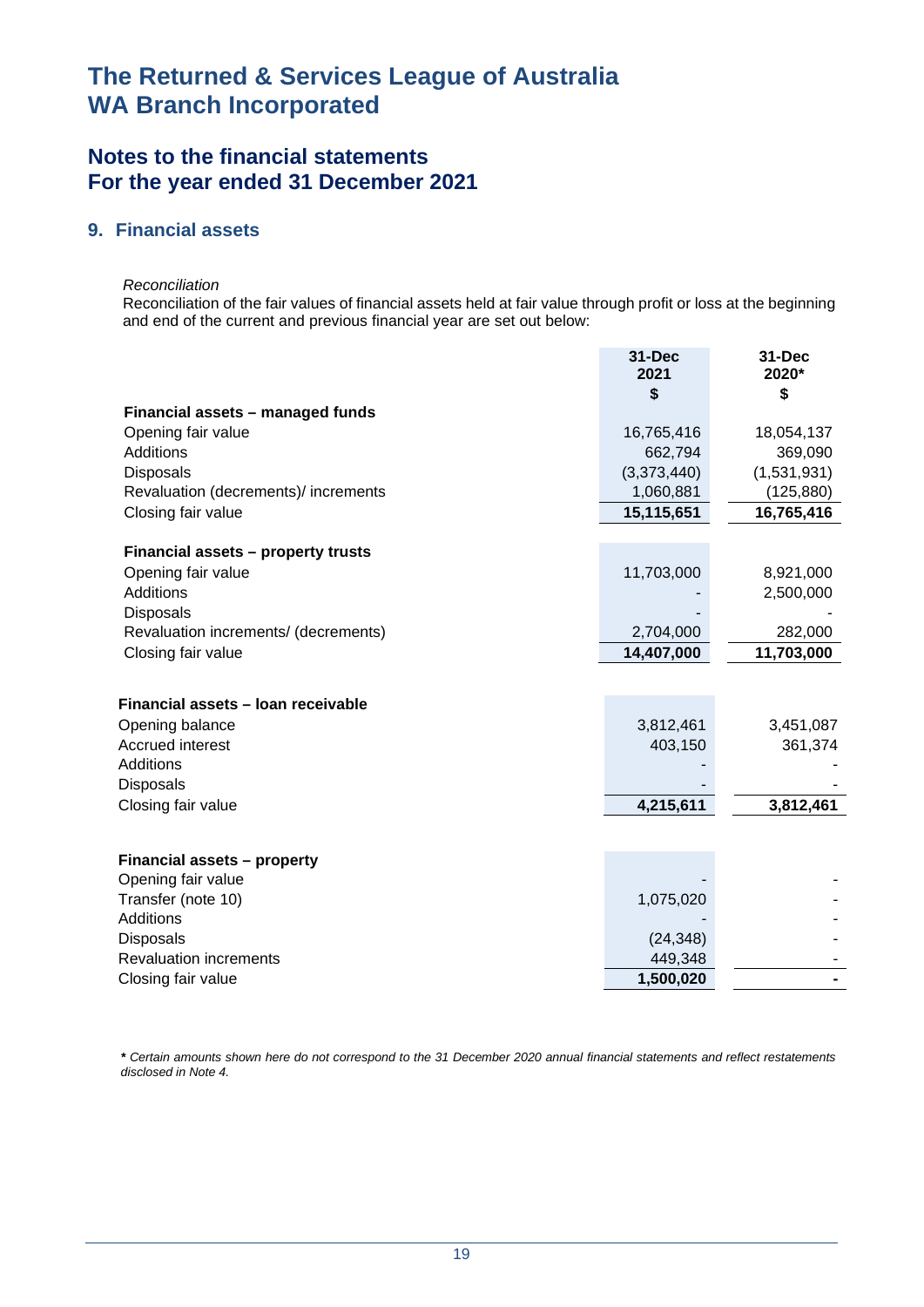## **Notes to the financial statements For the year ended 31 December 2021**

## **10. Property, plant and equipment**

|                                          | Leasehold<br>improve-<br>ments | Land                     | <b>Motor</b><br>vehicles | <b>Computer</b><br>equipment | <b>Buildings</b> | <b>Furniture</b><br><b>Equipment</b><br><b>Fitout</b> | <b>Total</b> |
|------------------------------------------|--------------------------------|--------------------------|--------------------------|------------------------------|------------------|-------------------------------------------------------|--------------|
| Cost or deemed cost                      |                                |                          |                          |                              |                  |                                                       |              |
| At 1 January 2020                        | 15,178                         | 8,601,917                | 66,256                   | 181,957                      | 15,647,188       |                                                       | 24,512,496   |
| Acquisitions                             |                                |                          |                          | 9,468                        |                  |                                                       | 9,468        |
| Work in progress                         |                                | 1,054,125                |                          |                              | 16,028,370       | 1,184,414                                             | 18,266,909   |
| Disposals                                | (15, 178)                      |                          |                          | $\overline{\phantom{a}}$     |                  |                                                       | (15, 178)    |
| At 31 December 2020                      |                                | 9,656,042                | 66,256                   | 191,425                      | 31,675,558       | 1,184,414                                             | 42,773,695   |
|                                          |                                |                          |                          |                              |                  |                                                       |              |
| At 1 January 2021                        |                                | 9,656,042                | 66,256                   | 191,425                      | 31,675,558       | 1,184,414                                             | 42,773,695   |
| Acquisitions                             |                                | 20,895                   |                          | 14,796                       | 438,972          | 35,857                                                | 510,520      |
| Re-classification (note 9)               |                                | (1,075,020)              |                          |                              |                  |                                                       | (1,075,020)  |
| <b>Disposals</b>                         |                                |                          |                          |                              |                  |                                                       |              |
| At 31 December 2021                      | $\blacksquare$                 | 8,601,917                | 66,256                   | 206,221                      | 32,114,530       | 1,220,271                                             | 42,209,195   |
| Accumulated<br>depreciation              |                                |                          |                          |                              |                  |                                                       |              |
| At 1 January 2020                        | 7,062                          |                          | 26,127                   | 171,374                      |                  |                                                       | 204,563      |
| Depreciation charge                      | 3,036                          |                          | 7,400                    | 2,645                        |                  |                                                       | 13,081       |
| <b>Disposals</b>                         | (10,098)                       |                          |                          |                              |                  | $\blacksquare$                                        | (10,098)     |
| At 31 December 2020                      | $\blacksquare$                 | $\overline{\phantom{a}}$ | 33,527                   | 174,019                      | $\blacksquare$   | $\blacksquare$                                        | 207,546      |
|                                          |                                | $\blacksquare$           | 33,527                   | 174,019                      | $\blacksquare$   | $\blacksquare$                                        | 207,546      |
| At 1 January 2021<br>Depreciation charge |                                |                          | 7,399                    | 6,527                        | 784,209          | 126,622                                               | 924,757      |
| <b>Disposals</b>                         |                                |                          |                          |                              |                  |                                                       |              |
| At 31 December 2021                      |                                |                          | 40,926                   | 180,546                      | 784,209          | 126,622                                               | 1,132,303    |
|                                          | $\overline{\phantom{0}}$       | $\overline{\phantom{a}}$ |                          |                              |                  |                                                       |              |
| <b>Carrying amounts</b>                  |                                |                          |                          |                              |                  |                                                       |              |
| At 31 December 2020                      | $\blacksquare$                 | 9,656,042                | 32,729                   | 17,406                       | 31,675,558       | 1,184,414                                             | 42,566,149   |
| At 31 December 2021                      | Ξ                              | 8,601,917                | 25,330                   | 25,675                       | 31,330,321       | 1,093,649                                             | 41,076,892   |

\* Buildings includes accumulated work in progress (WIP) relating to the construction of ANZAC House Veteran Central which was completed in 2020.

### **RSLWA owned properties**

RSLWA owns a number of properties acquired over time by various means such as freehold title, bequests and direct purchase. Sworn valuations for these properties have not been undertaken. Title Deeds to the properties are held by RSLWA and relevant details maintained on a Register.

In accordance with current Accounting Policy it has been determined that the total value of the properties be reflected in the Statement of Financial Position at 'Nil' Value (at cost).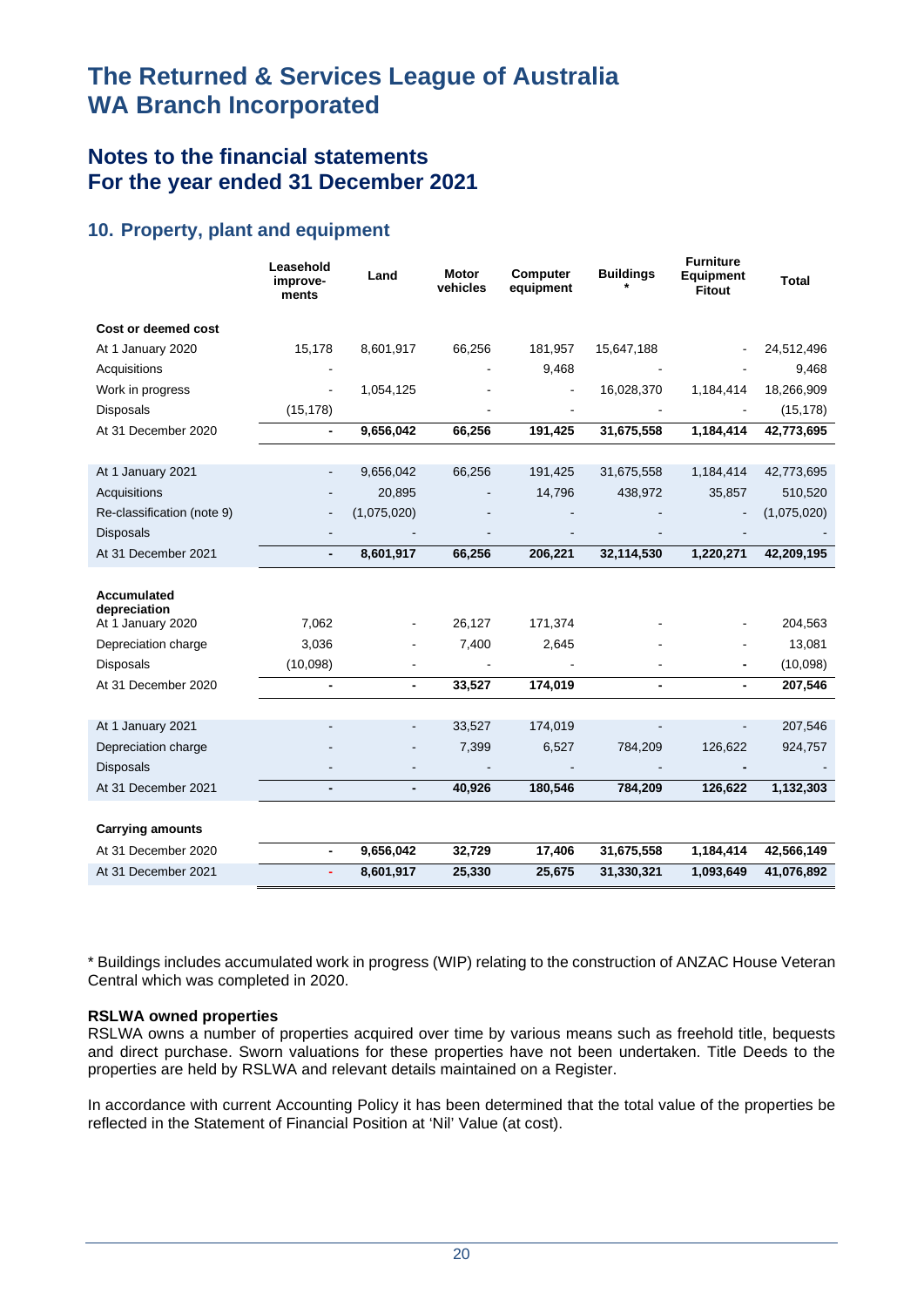## **Notes to the financial statements For the year ended 31 December 2021**

### **11. Contract Asset**

|                          | $31 - Dec$<br>2021<br>\$ | 31-Dec<br>2020<br>\$ |
|--------------------------|--------------------------|----------------------|
| <b>Current Asset</b>     |                          |                      |
| Finance arrangement      | 128,594                  |                      |
|                          | 128,594                  |                      |
| <b>Non-current Asset</b> |                          |                      |
| Finance arrangement      | 380,391                  |                      |
|                          | 380,391                  |                      |

### **12. Contract Liability**

|                              | $31 - Dec$<br>2021<br>\$ | 31-Dec<br>2020<br>\$ |
|------------------------------|--------------------------|----------------------|
| <b>Current liability</b>     |                          |                      |
| Finance arrangement          | 130,010                  |                      |
|                              | 130,010                  |                      |
| <b>Non-current liability</b> |                          |                      |
| Finance arrangement          | 396,459                  | ۰                    |
|                              | 396,459                  | ۰                    |

Contract Asset/Liability relates to the Veteran Service Provider of medical services on Level 3 which had requested a specialised fit-out during the construction of ANZAC House Veteran Central.

### **13. Non-current assets held for sale**

| <u>of thoir built aggula tiona toi gaid</u>                  | $31 - Dec$<br>2021<br>S | $31 - Dec$<br>2020<br>S |
|--------------------------------------------------------------|-------------------------|-------------------------|
| <b>Current</b>                                               |                         |                         |
| Investment property held for sale - 16 Rouse Rd Greenfields* | -                       | 480,000                 |
|                                                              | $\blacksquare$          | 480,000                 |

\*Property sold and settled on 30 April 2021.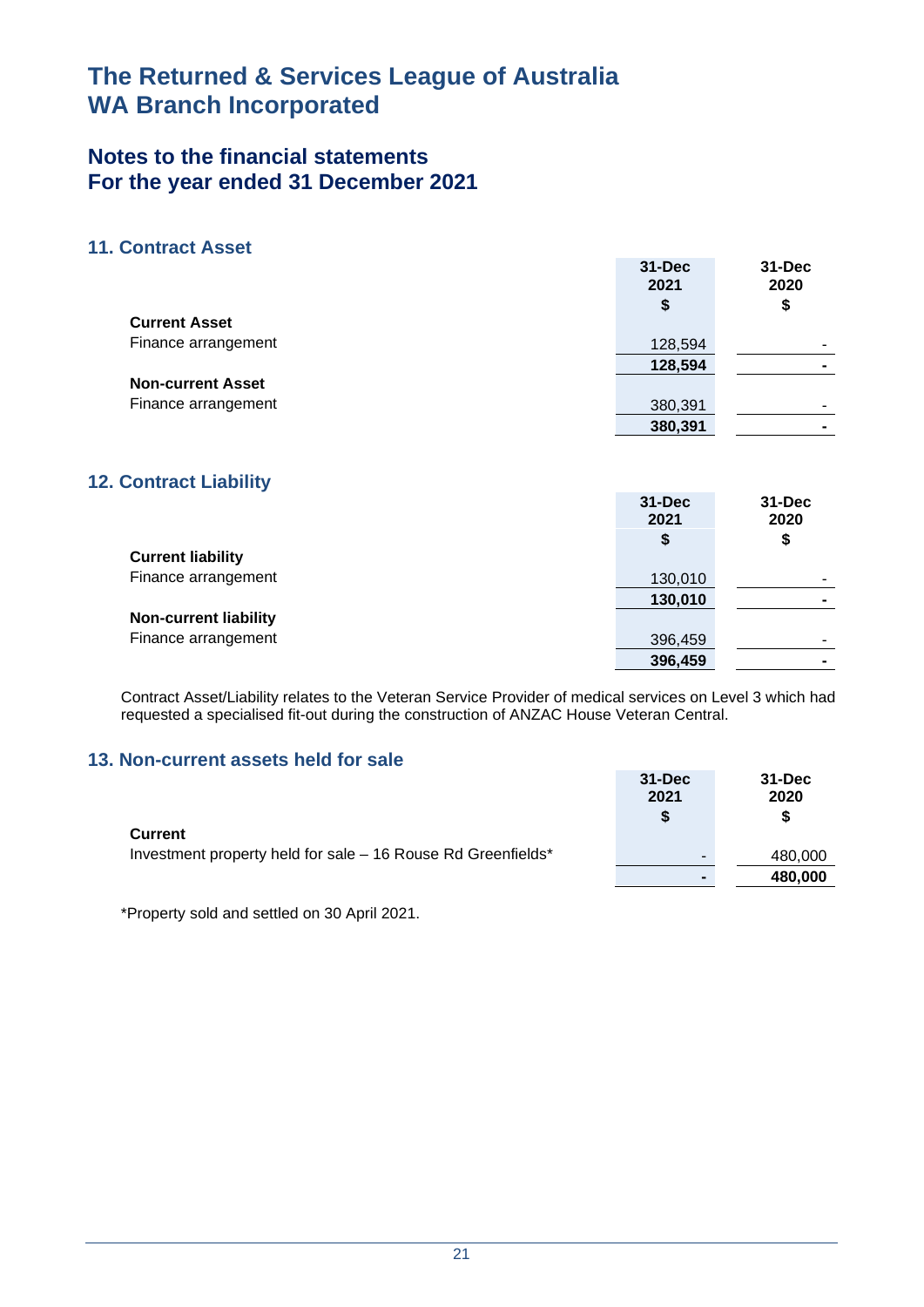## **Notes to the financial statements For the year ended 31 December 2021**

### **14. Trade and other payables**

|                                                        | <b>31-Dec</b><br>2021 | 31-Dec<br>2020 |
|--------------------------------------------------------|-----------------------|----------------|
| <b>Trade creditors</b>                                 | \$                    | \$             |
| Other payables                                         | 197,916               | 674,688        |
|                                                        | 115,092               | 73,934         |
|                                                        | 313,008               | 748,622        |
| <b>15. Provisions</b>                                  |                       |                |
|                                                        | $31 - Dec$            | $31 - Dec$     |
|                                                        | 2021                  | 2020           |
|                                                        | \$                    | \$             |
| <b>Current</b>                                         |                       |                |
| Provision for employee entitlements                    | 370,740               | 295,944        |
|                                                        | 370,740               | 295,944        |
|                                                        |                       |                |
| Non-current                                            |                       |                |
| Provision for employee entitlements                    | 32,356                | 28,704         |
|                                                        | 32,356                | 28,704         |
|                                                        |                       |                |
| <b>16. Other liabilities</b>                           |                       |                |
|                                                        | <b>31-Dec</b>         | $31 - Dec$     |
|                                                        | 2021                  | 2020           |
|                                                        | \$                    | \$             |
| <b>Current</b>                                         |                       |                |
| Funds held 'in trust' for other ESOs or other purposes | 65,942                | 58,558         |
| WA Aged Sailors Soldiers and Airmen's Relief Fund      | 6,578                 | 10,046         |
| Membership paid in advance                             | 272,825               | 296,290        |
| Deferred Income                                        | 237,783               |                |

**583,128 364,894**

**- 42,084**

**Non-Current**

Funds held 'in trust' for closed Sub-Branches **Accord 10 and 10 and 10 and 10 and 10 and 10 and 10 and 10 and 10 and 10 and 10 and 10 and 10 and 10 and 10 and 10 and 10 and 10 and 10 and 10 and 10 and 10 and 10 and 10 and**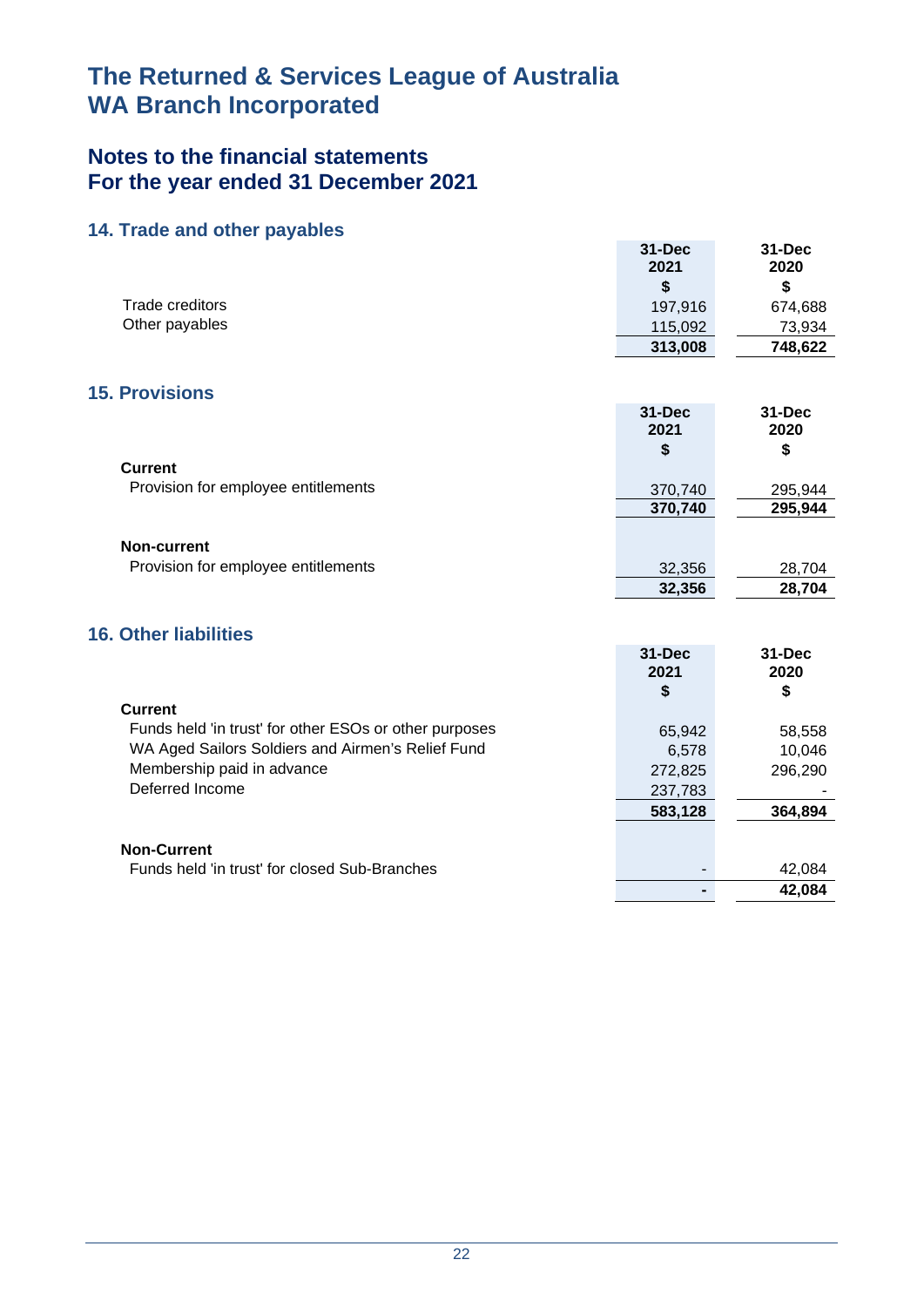## **Notes to the financial statements For the year ended 31 December 2021**

## **17. Reconciliation of cash flow from operations with net surplus**

|                                                             | Year-end<br>$31 - Dec$<br>2021<br>S | Year-end<br>$31 - Dec$<br>2020<br>\$ |
|-------------------------------------------------------------|-------------------------------------|--------------------------------------|
| Surplus for the year                                        | 3,265,053                           | 4,375,592                            |
| Adjustments for:                                            |                                     |                                      |
| Depreciation                                                | 924,757                             | 294,685                              |
| Interest income classed as investing activities             | (403, 550)                          | (382, 052)                           |
| Dividends and distributions classed as investing activities | (666, 618)                          | (1,018,686)                          |
| Impairment of investment property held for sales            |                                     | 62,399                               |
| Gain on revaluation of financial assets at fair value       | (4,214,229)                         | (156, 120)                           |
| Gain on modification of lease/contract asset/liability      |                                     | (47,980)                             |
| Adjustments for changes in:                                 |                                     |                                      |
| Trade and other receivables                                 | (17, 504)                           | (189, 361)                           |
| Inventories                                                 | (23, 724)                           | (10, 658)                            |
| Contract assets                                             | (508, 985)                          |                                      |
| Trade and other payables                                    | (777, 957)                          | 98,410                               |
| Provisions                                                  | 78,448                              | 83,336                               |
| Contract liability                                          | 526,469                             |                                      |
| <b>Other liabilities</b>                                    | 176,150                             | 18,605                               |
| Net (cash used) / provided by in operating activities       | (1,641,690)                         | 3,128,170                            |

### **18. Key management personnel disclosures**

The aggregate compensation made to officers and other members of key management personnel of the RSLWA is set out below:

|                        | Year-end   | Year-end   |
|------------------------|------------|------------|
|                        | $31 - Dec$ | $31 - Dec$ |
|                        | 2021       | 2020       |
|                        |            |            |
| Aggregate compensation | 640,594    | 570.454    |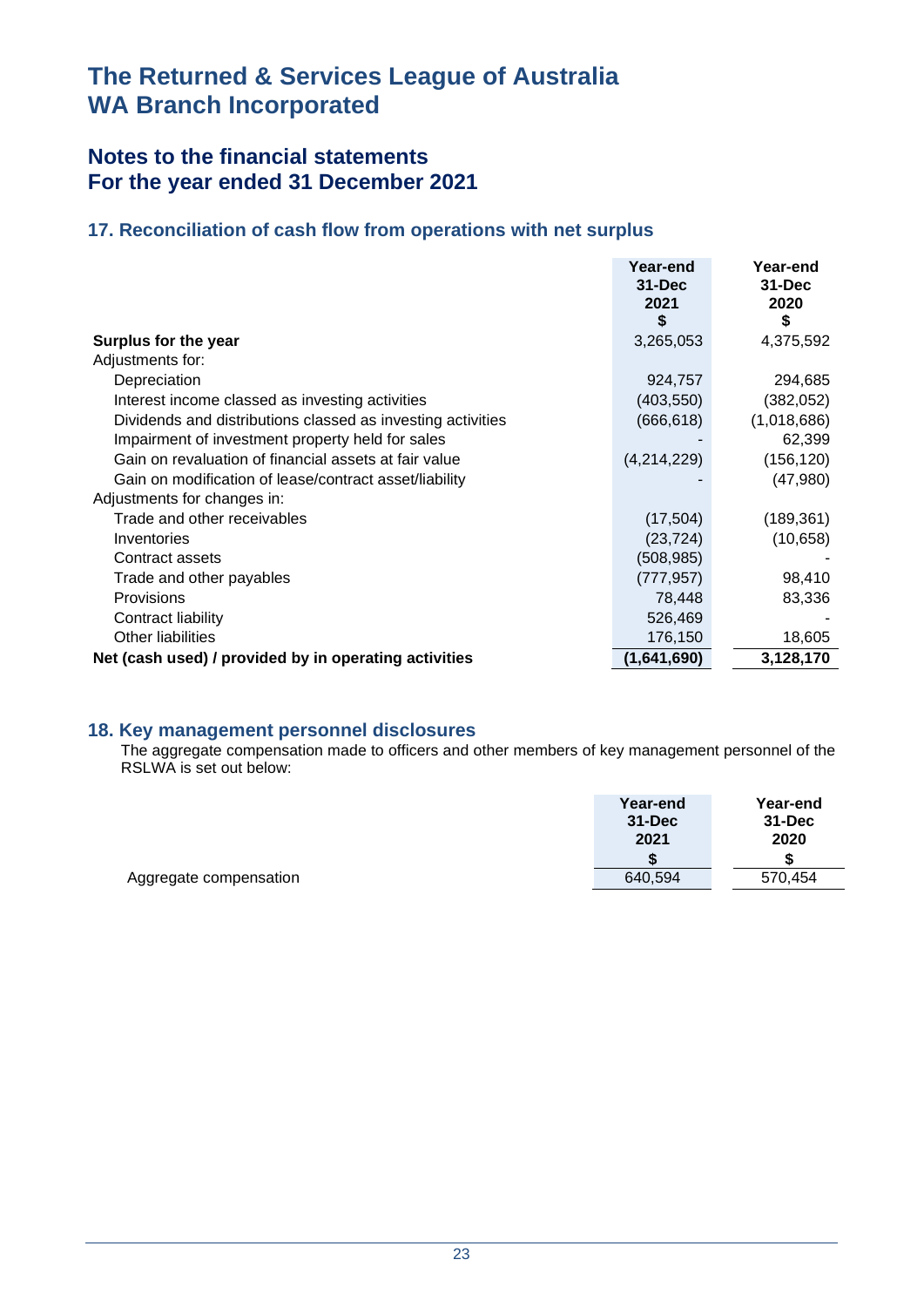## **Notes to the financial statements For the year ended 31 December 2021**

### **19. Fair value measurement**

#### *Fair value hierarchy*

The following tables detail RSLWA's assets and liabilities, measured or disclosed at fair value, using a three-level hierarchy, based on the lowest level of input that is significant to the entire fair value measurement, being:

- Level 1: Quoted prices (unadjusted) in active markets for identical assets or liabilities that the entity can access at the measurement date
- Level 2: Inputs other than quoted prices included within Level 1 that are observable for the asset or liability, either directly or indirectly
- Level 3: Unobservable inputs for the asset or liability

| 2021                                                                   | Level 1<br>S | Level 2<br>S       | Level 3<br>S | <b>Total</b><br>S |
|------------------------------------------------------------------------|--------------|--------------------|--------------|-------------------|
| Assets                                                                 |              |                    |              |                   |
| Financial assets - managed funds                                       | 15,115,651   |                    |              | 15,115,651        |
| Financial assets – property trusts                                     |              | 14,407,000         |              | 14,407,000        |
| Financial assets - loan receivable                                     | 4,215,611    |                    |              | 4,215,611         |
| Financial assets - property                                            |              | 1,500,020          |              | 1,500,020         |
| <b>Total assets</b>                                                    | 19,331,262   | 15,907,020         |              | 35,238,282        |
|                                                                        | Level 1      |                    |              |                   |
|                                                                        |              | Level <sub>2</sub> | Level 3      | Total             |
| 2020*                                                                  | \$           |                    | \$           | \$                |
| Assets                                                                 |              |                    |              |                   |
|                                                                        | 16,765,416   |                    |              | 16,765,416        |
| Financial assets - managed funds<br>Financial assets - property trusts |              | 11,703,000         |              | 11,703,000        |
| Financial assets - Ioan receivable                                     | 3,812,461    |                    |              | 3,812,461         |
| Investment properties                                                  |              | 480,000            |              | 480,000           |

Assets and liabilities held for sale are measured at fair value on a non-recurring basis.

There were no transfers between levels during the financial year.

The carrying amounts of trade and other receivables and trade and other payables are assumed to approximate their fair values due to their short-term nature.

The fair value of financial liabilities is estimated by discounting the remaining contractual maturities at the current market interest rate that is available for similar financial liabilities.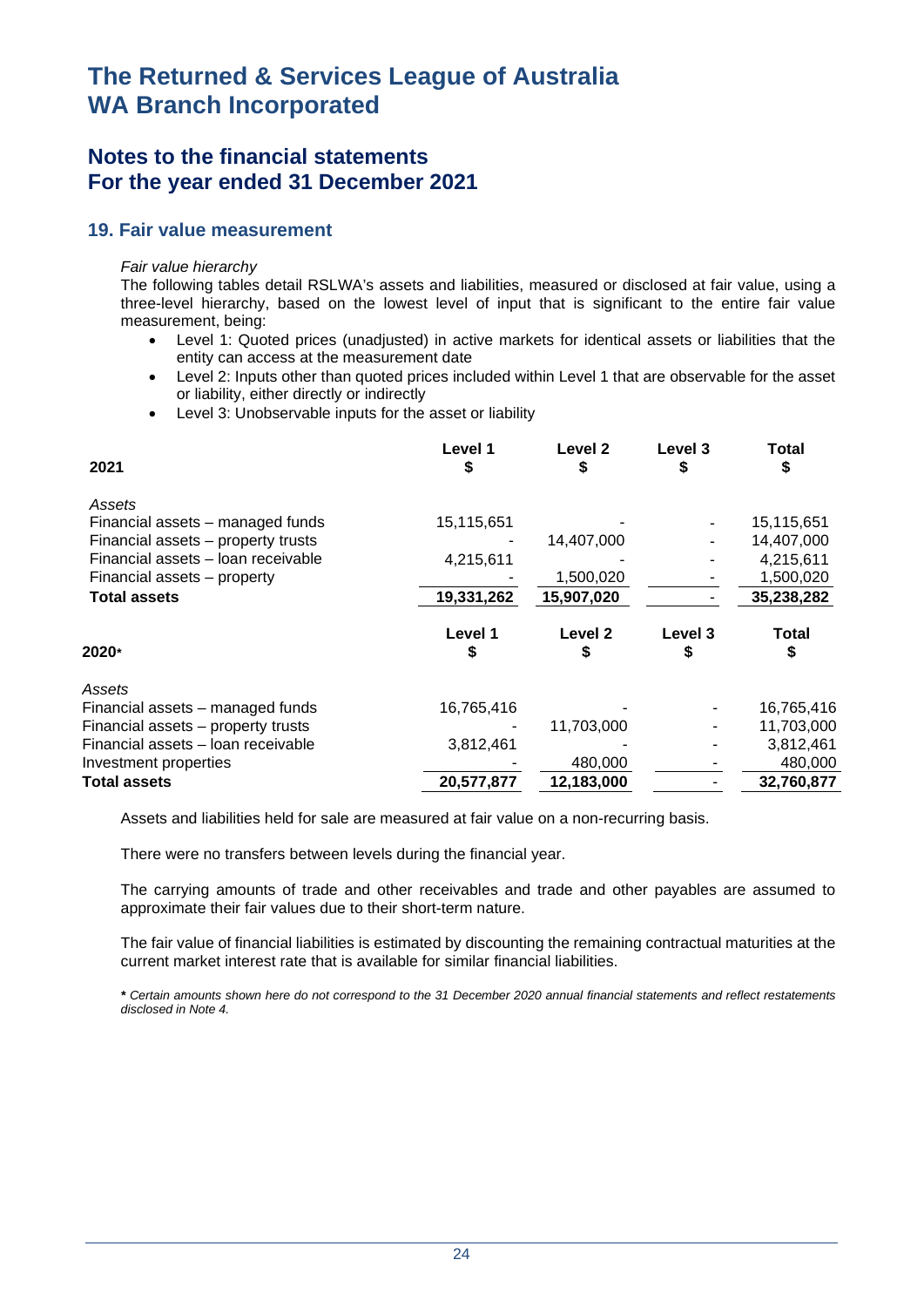## **Notes to the financial statements For the year ended 31 December 2021**

### **20. Equity reserves**

#### *Welfare Reserve*

As per an Agreement between RSL Australia and Woolworths Limited, funds raised from the Woolworth's Poppy Appeal and ANZAC Appeal in 2021 were to be spent specifically on the welfare of veterans and their dependants. During the year ended 31 December 2021 funds of \$110,503 had been received by the RSLWA and utilised for this specific purpose.

#### *Bequest Reserve / Specific*

Relates to funds received with certain conditions for which the funds are to be used. Accordingly, to retain the specific purpose nature of the bequest, funds are transferred to Bequest Reserves as/when received.

### **21. Contingent assets and liabilities**

#### *Contingent assets:*  The RSLWA had no contingent assets as at 31 December 2021 and 31 December 2020.

#### *Contingent liabilities:*

The RSLWA had no contingent liabilities as at 31 December 2021 and 31 December 2020.

#### **22. Commitments**

The RSLWA had no commitments as at 31 December 2021 and 31 December 2020.

### **23. Related party transactions**

#### *Key management personnel*

Disclosures relating to key management personnel are set out in note 18.

#### *Transactions with related parties*

There were no transactions with related parties during the current financial period and previous financial year.

#### *Receivables from and payables to related parties*

There were no trade receivables from or trade payables to related parties at the end of the current financial period and previous financial year.

#### *Loans to / from related parties*

There were no loans to or from related parties at the end of the current financial period and previous financial year.

### **24. Subsequent events**

Melissa Whelan resigned as a Board Member on 3 March 2022.

The impact of the Coronavirus (COVID-19) pandemic is ongoing and while it has been financially positive for RSLWA up to 31 December 2021, it is not practicable to estimate the potential impact, positive or negative, after the reporting date. The situation is rapidly developing and is dependent on measures imposed by the Australian Government and other countries, such as maintaining social distancing requirements, quarantine, travel restrictions and any economic stimulus that may be provided.

No other matter or circumstance has arisen since 31 December 2021 that has significantly affected, or may significantly affect RSLWA's operations, the results of those operations, or RSLWA's state of affairs in future financial years.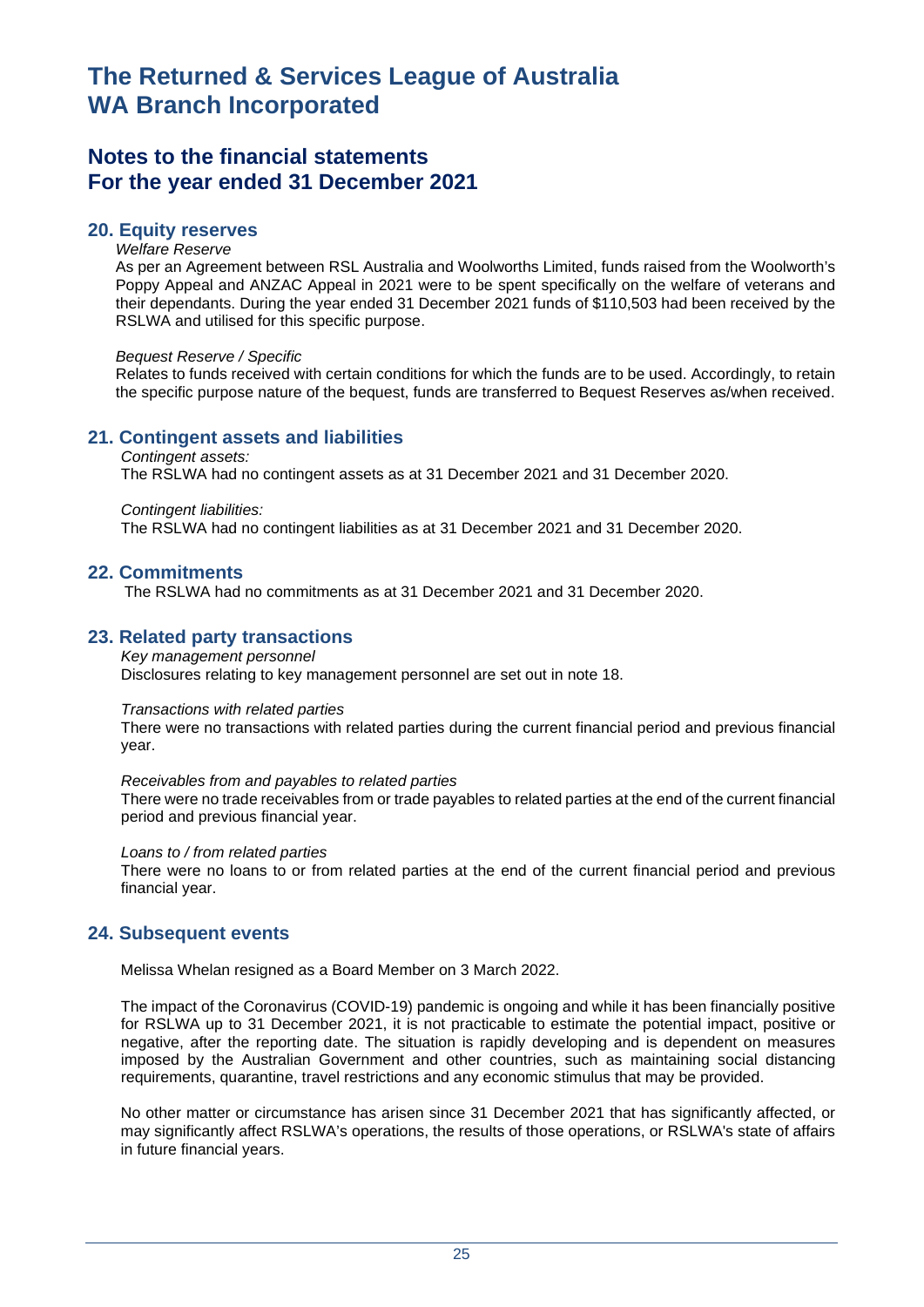# **Directors' declaration**

In the opinion of the directors of The Returned & Services League of Australia WA Branch Incorporated:

- (a) The financial statements and notes as set out on pages 3 to 25, present a true and fair view of the RSLWA as at 31 December 2021 and its financial performance for the year ended on that date, in accordance with the Australian Accounting Standards- Reduced disclosure requirements, the RSLWA's rules, the Associations Incorporation Act 2015, Charitable Collections Act (1946) (WA), and the Australian Charities and Not-for-profits Commission Act 2012.
- (b) There are reasonable grounds to believe that the RSLWA will be able to pay all its debts as and when they become due and payable.

Signed in accordance with subsection 60.15(2) of the Australian Charities and Not-for-profit Commission Regulation 2013 for and on behalf of the Directors by:

Duncan Anderson **State President** 

John McCourt JP MBA FAIM Chief Executive Officer

Dated at Perth, WA 5 May 2022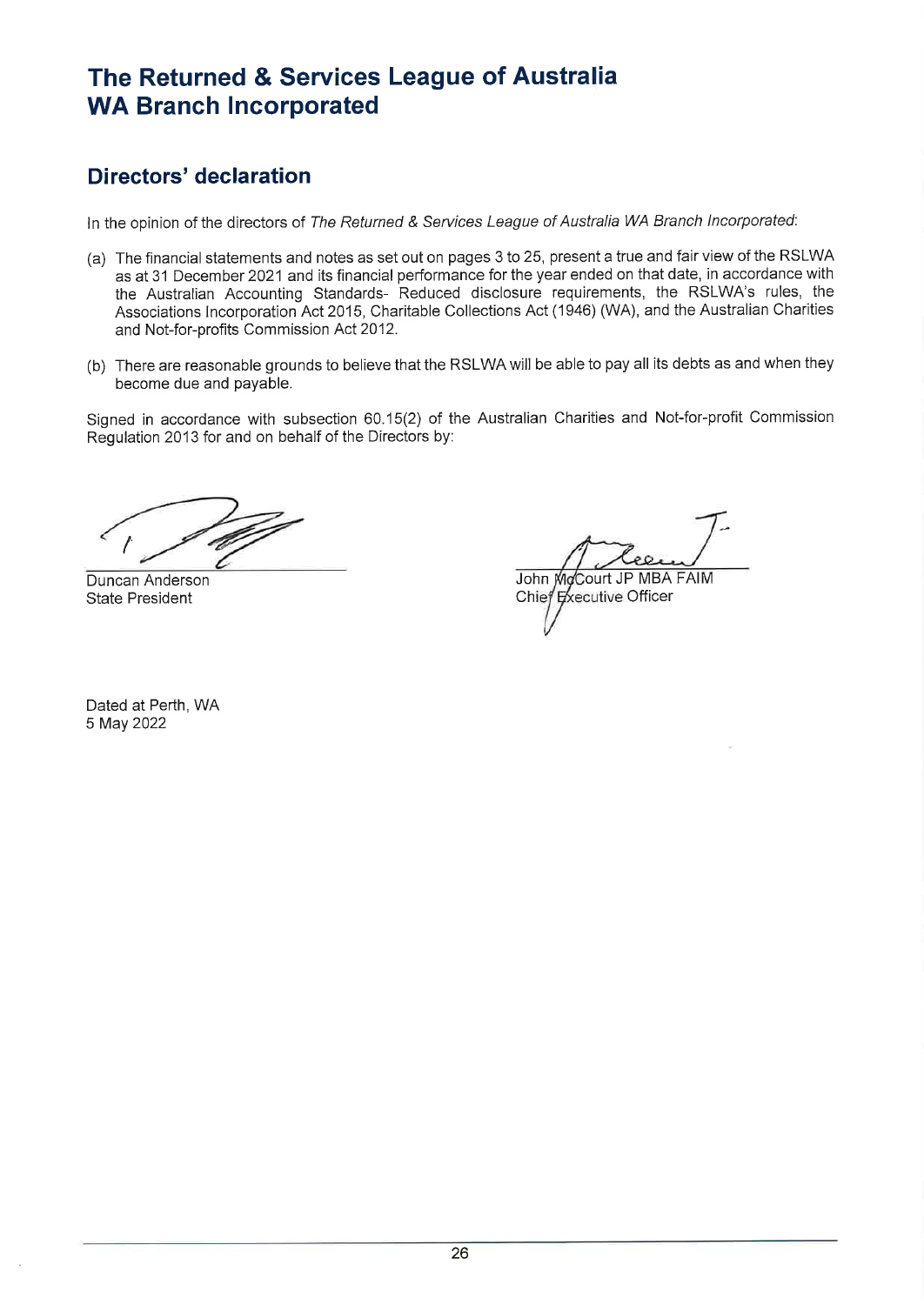

#### **RSM Australia Pty Ltd**

Level 32, Exchange Tower 2 The Esplanade Perth WA 6000 GPO Box R1253 Perth WA 6844  $T + 61(0) 8 92619100$ F+61(0) 8 9261 9111

www.rsm.com.au

#### AUDITOR'S INDEPENDENCE DECLARATION

As lead auditor for the audit of the financial report of The Returned & Services League of Australia WA Branch Incorporated for the year ended 31 December 2021, I declare that to the best of my knowledge and belief, there have been no contraventions of:

- (i) the auditor independence requirements of the Australian Charities and Not-for-profits Commissions Act 2012 in relation to the audit; and
- (ii) any applicable code of professional conduct in relation to the audit.

RSM AUSTRALIA PTY LTD

Perth, WA JAMES KOMNINOS Dated: 5 May 2022 Director

#### THE POWER OF BEING UNDERSTOOD AUDIT | TAX | CONSULTING

RSM Australia Pty Ltd is a member of the RSM network and trades as RSM. RSM is the trading name used by the members of the RSM network. Each member of the RSM network is an independent<br>accounting and consulting firm which RSM Australia Pty Ltd ACN 009 321 377 atf Birdanco Practice Trust ABN 65 319 382 479 trading as RSM

Liability limited by a scheme approved under Professional Standards Legislation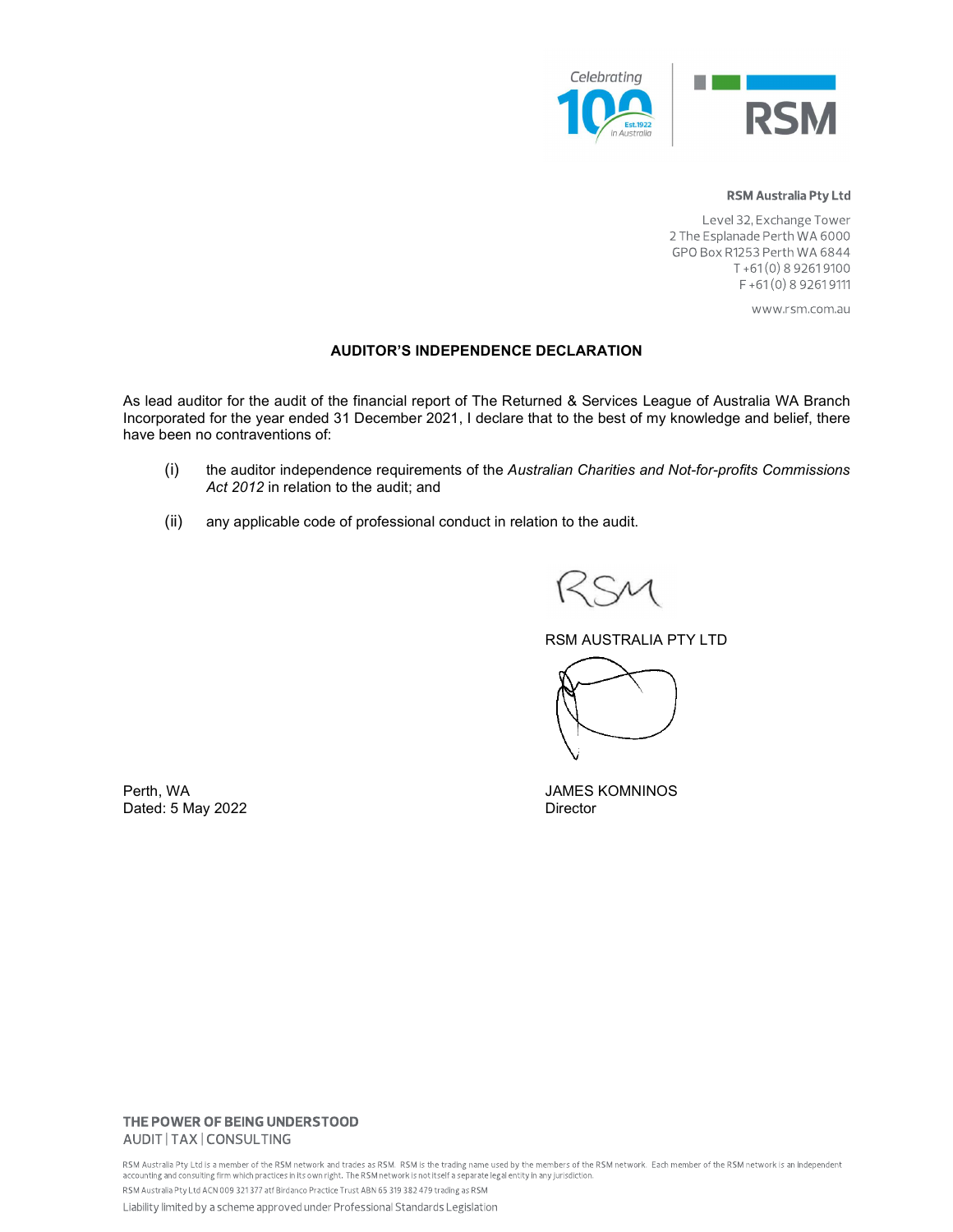

#### **RSM Australia Pty Ltd**

Level 32, Exchange Tower 2 The Esplanade Perth WA 6000 GPO Box R1253 Perth WA 6844  $T + 61(0) 8 92619100$ F+61(0) 8 9261 9111

www.rsm.com.au

#### INDEPENDENT AUDITOR'S REPORT TO THE MEMBERS OF THE RETURNED & SERVICES LEAGUE OF AUSTRALIA WA BRANCH INCORPORATED

#### Opinion

We have audited the financial report of The Returned & Services League of Australia WA Branch Incorporated ("the Association" or "registered entity"), which comprises the statement of financial position as at 31 December 2021, the statement of comprehensive income, the statement of changes in equity and the statement of cash flows for the year then ended, and notes to the financial statements, including a summary of significant accounting policies, and the directors' declaration.

In our opinion, the financial report of the Association has been prepared in accordance with the Associations constitution, the Associations Incorporated Act 2015 and Division 60 of the Australian Charities and Not-for-profits Commission Act 2012, including:

- (a) giving a true and fair view of the registered entity's financial position as at 31 December 2021 and of its financial performance and cash flows for the year ended on that date; and
- (b) complying with Australian Accounting Standards Reduced Disclosure Regime and Division 60 of the Australian Charities and Not-for-profits Commission Regulation 2013.

#### Basis for Opinion

We conducted our audit in accordance with Australian Auditing Standards – Reduced Disclosure Regime. Our responsibilities under those standards are further described in the Auditor's Responsibilities for the Audit of the Financial Report section of our report. We are independent of the Association in accordance with the ethical requirements of the Accounting Professional and Ethical Standards Board's APES 110 Code of Ethics for Professional Accountants (the Code) that are relevant to our audit of the financial report in Australia. We have also fulfilled our other ethical responsibilities in accordance with the Code.

We believe that the audit evidence we have obtained is sufficient and appropriate to provide a basis for our opinion.

#### Responsibilities of Management and Those Charged with Governance for the Financial Report

The board of the registered entity are responsible for the preparation of the financial report that gives a true and fair view in accordance with Australian Accounting Standards– Reduced Disclosure Regime and the Australian Charities and Not-for-profits Commission Act 2012 (ACNC Act) and for such internal control as the board determine is necessary to enable the preparation of the financial report that gives a true and fair view and is free from material misstatement, whether due to fraud or error.

In preparing the financial report, the board are responsible for assessing the Association's ability to continue as a going concern, disclosing, as applicable, matters related to going concern and using the going concern basis of accounting unless management either intends to liquidate the Association or to cease operations, or has no realistic alternative but to do so.

#### THE POWER OF BEING UNDERSTOOD AUDIT | TAX | CONSULTING

RSM Australia Pty Ltd is a member of the RSM network and trades as RSM. RSM is the trading name used by the members of the RSM network. Each member of the RSM network is an independent accounting and consulting firm which practices in its own right. The RSM network is not itself a separate legal entity in any jurisdiction. RSM Australia Partners ABN 36 965 185 036